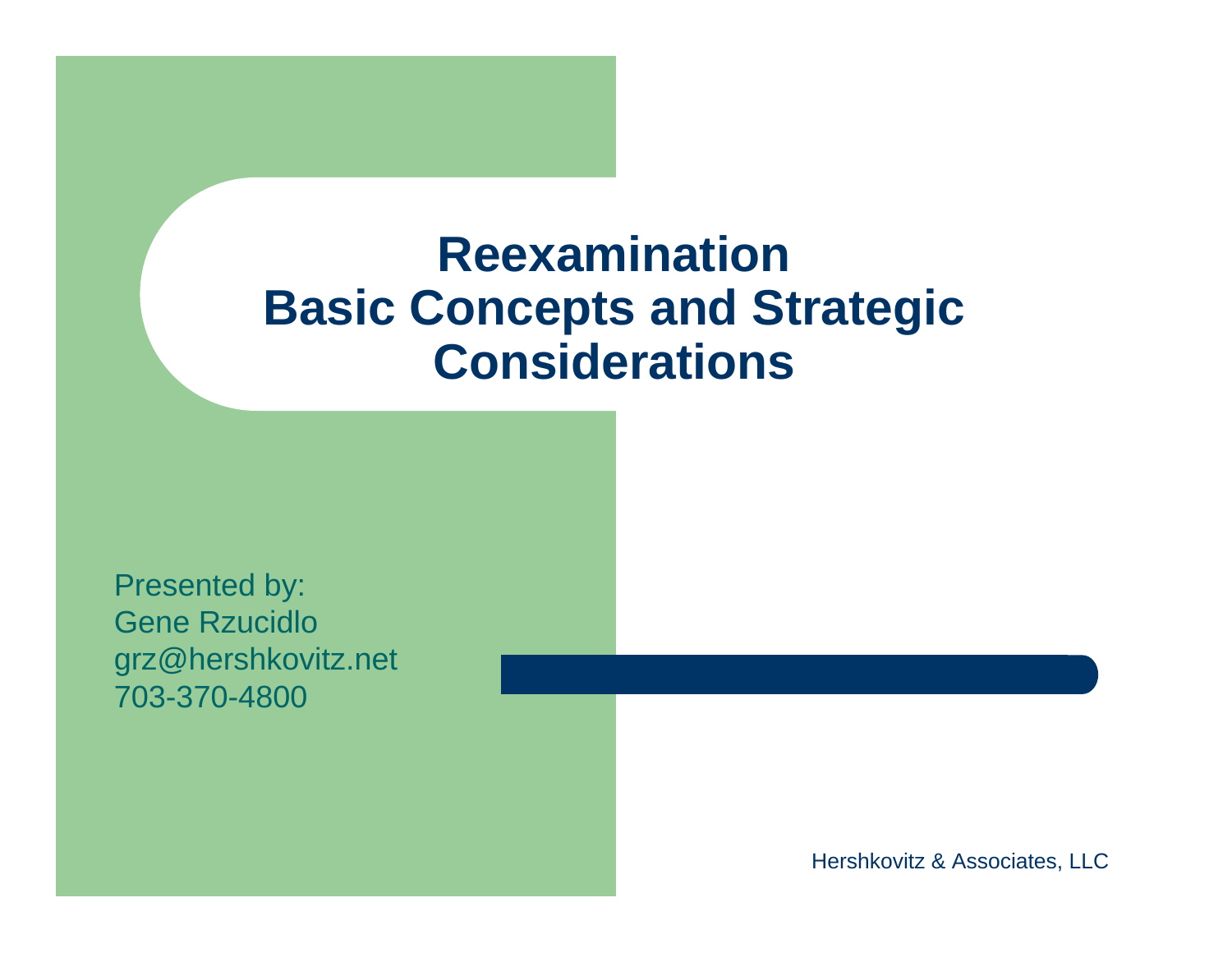## **Reexamination Overview**

- Method of having patent claims reconsidered based on prior art
- $\bullet$  Must present a substantial new question of patentability
- Must be based only on patents or printed publications
- **•** Two types
- $\bullet$ *Ex parte -* **One party involved in proceeding**
- $\bullet$  *Inter partes -* **Adverse Parties involved in proceeding**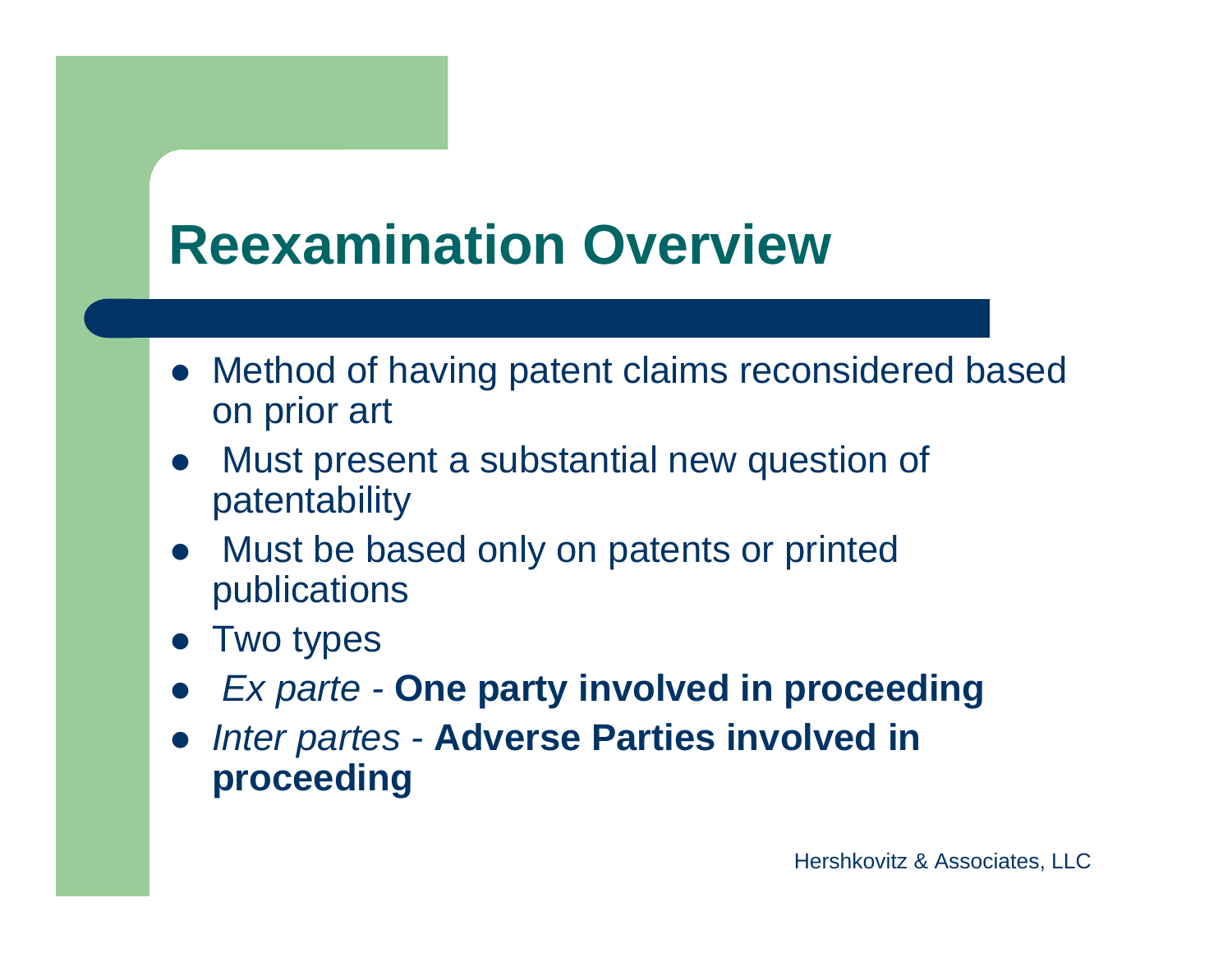#### *Ex Parte* **and** *Inter Partes* **Compared**

|                       | <b>Ex parte</b>   | Inter partes       |
|-----------------------|-------------------|--------------------|
| Who can               | Patentee or 3rd   | 3rd party only     |
| initiate?             | party             |                    |
| Can request be        | Yes               | <b>No</b>          |
| anonymous?            |                   |                    |
| 3rd party             | Ends before first | Throughout         |
| participation         | office            | prosecution        |
|                       | action            | & appeal           |
| <b>What Patents?</b>  | Filed on or after | Filed on or after  |
|                       | 7/01/1981         | 11/29/1999         |
| <b>Interviews</b>     | Permitted         | Not permitted      |
| Estoppel?             | No.               | Yes                |
| <b>Estimated time</b> | 3 to 18 months    | 30 to 90 days      |
| to first              |                   | (up to $120$ days) |
| office action         |                   |                    |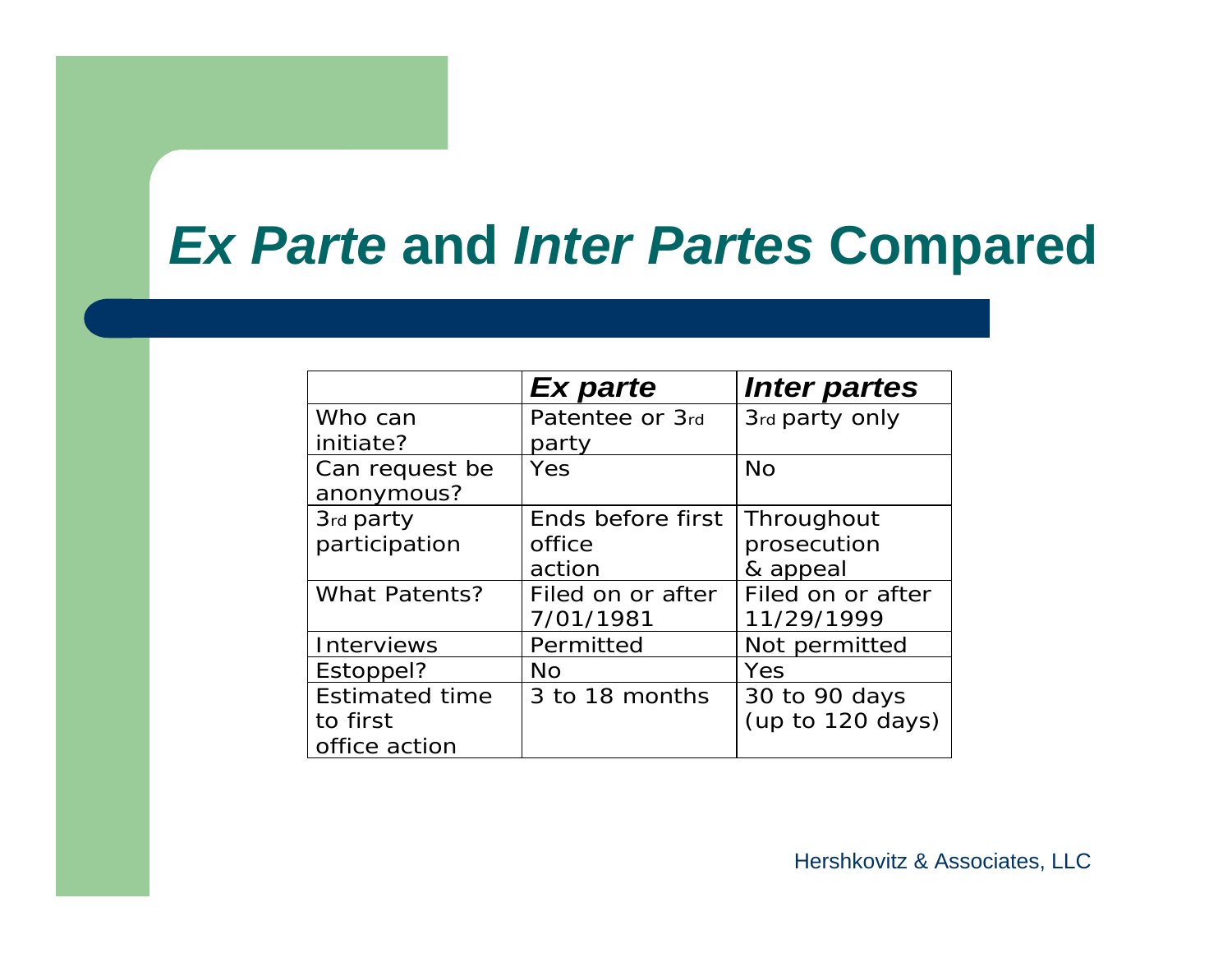### **Inter Partes Reexamination**

- $\bullet$  Requestor has right to participate throughout proceeding (including appeals)
- Requestor must be identified as "real party in interest"
- Available only for patents issued on applications filed after Nov. 28, 1999
- Estoppel for the third party requestor
- $\bullet$ No interviews with the examiner
- Much lower likelihood that any claim will survive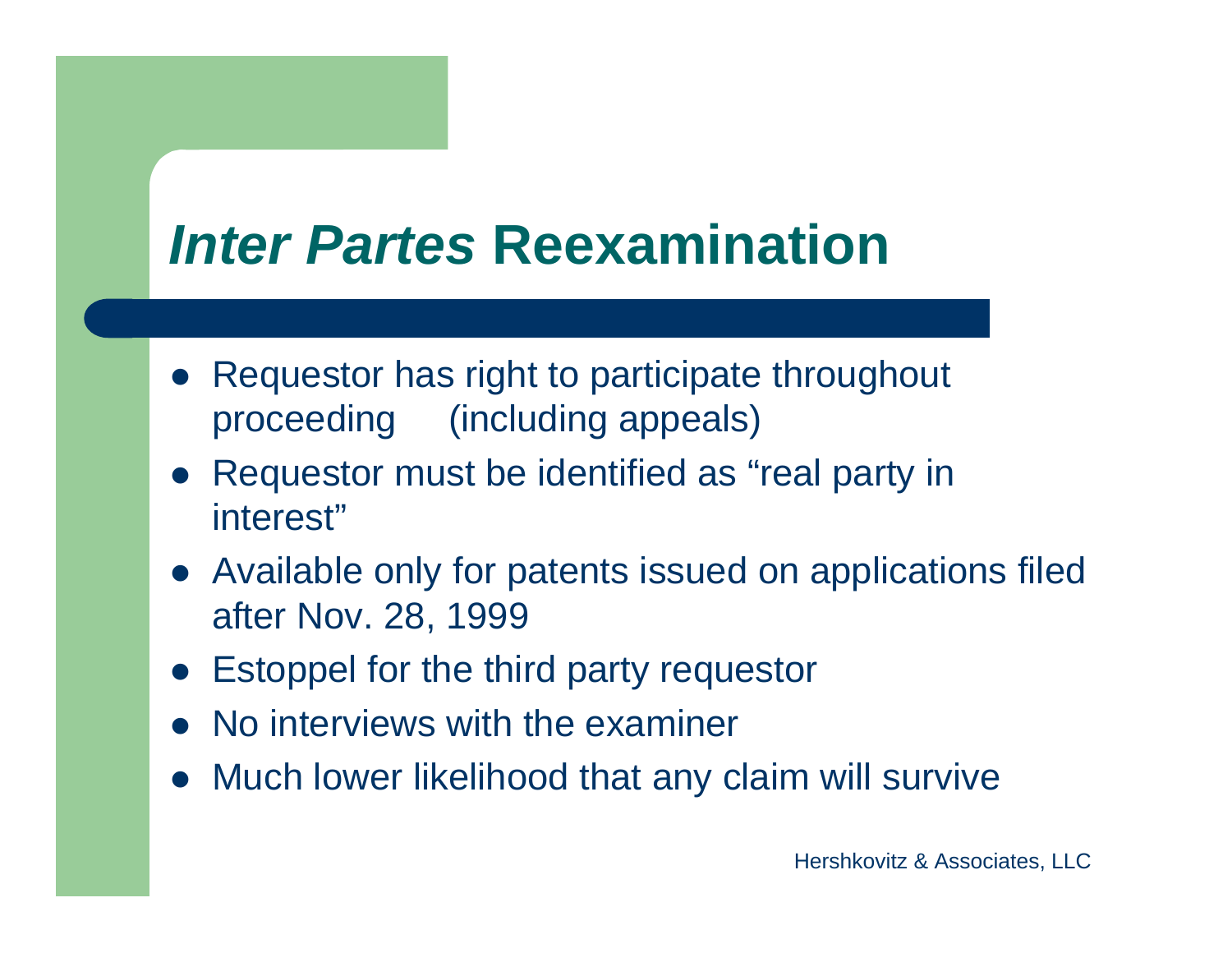#### *Inter Partes* **Reexamination - Estoppel**

- $\bullet$  Requestor in a prior *inter partes* reexamination is estopped from later asserting in a civil action the invalidity of any claim **finally determined** to be valid and patentable on any ground that the third party requester **raised or could have raised** in the *inter partes* reexamination.
- Doesn't affect offers for sale, prior public uses, prior invention, derivation, inequitable conduct, enablement, written description, definiteness
- $\bullet$  No additional *inter partes* requests by same party after the first *inter partes* reexamination is declared
- $\bullet$  Exception – Arguments that "could not have been raised" in the earlier reexamination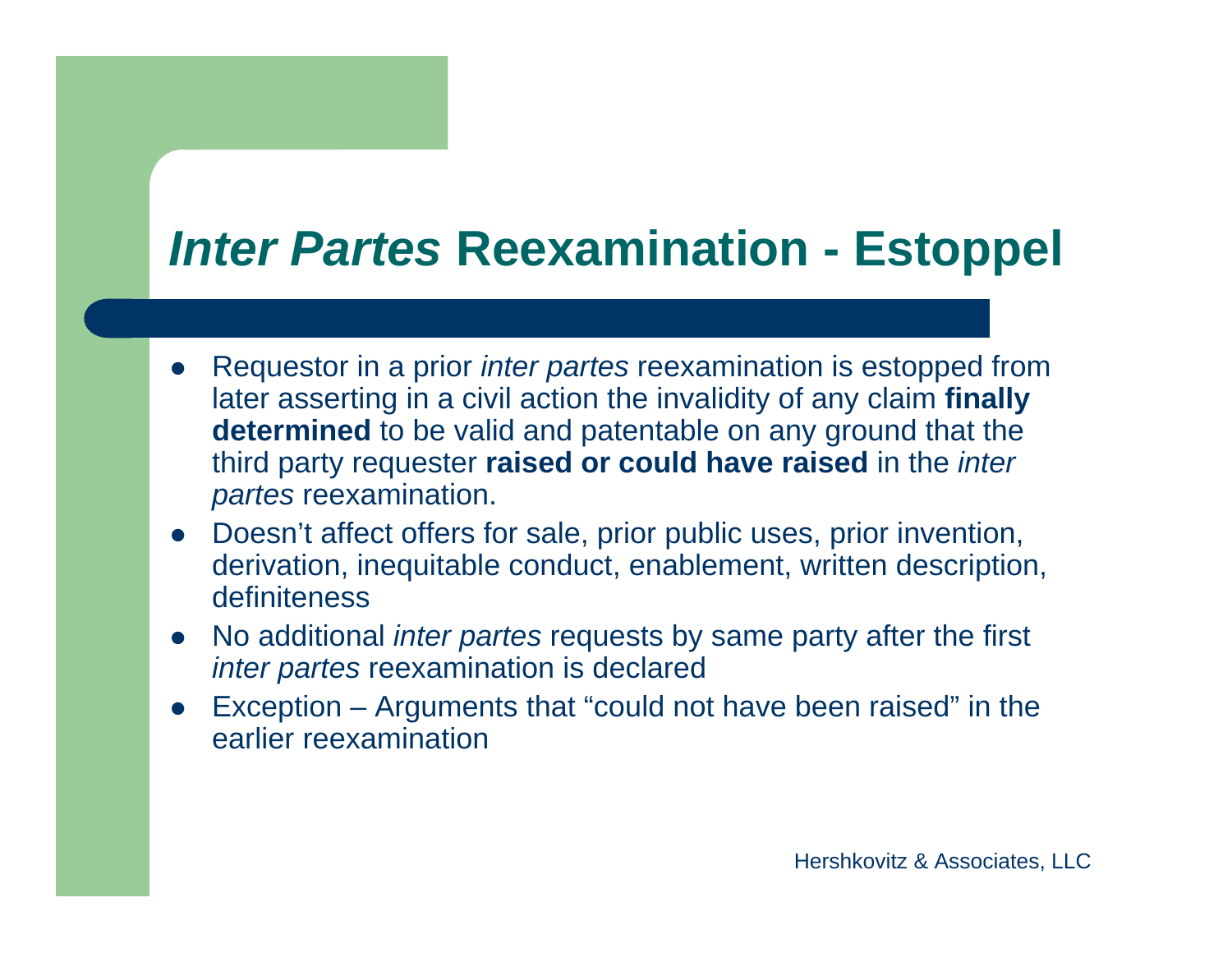## **Why Is Reexamination Important?**

- It is an effective tool for the patent owner, if the patent owner is the ex parte reexamination requester
	- To clear original patent claims over newly discovered patents and printed publications
	- Amend claims invalidated by a court to give new life to the patent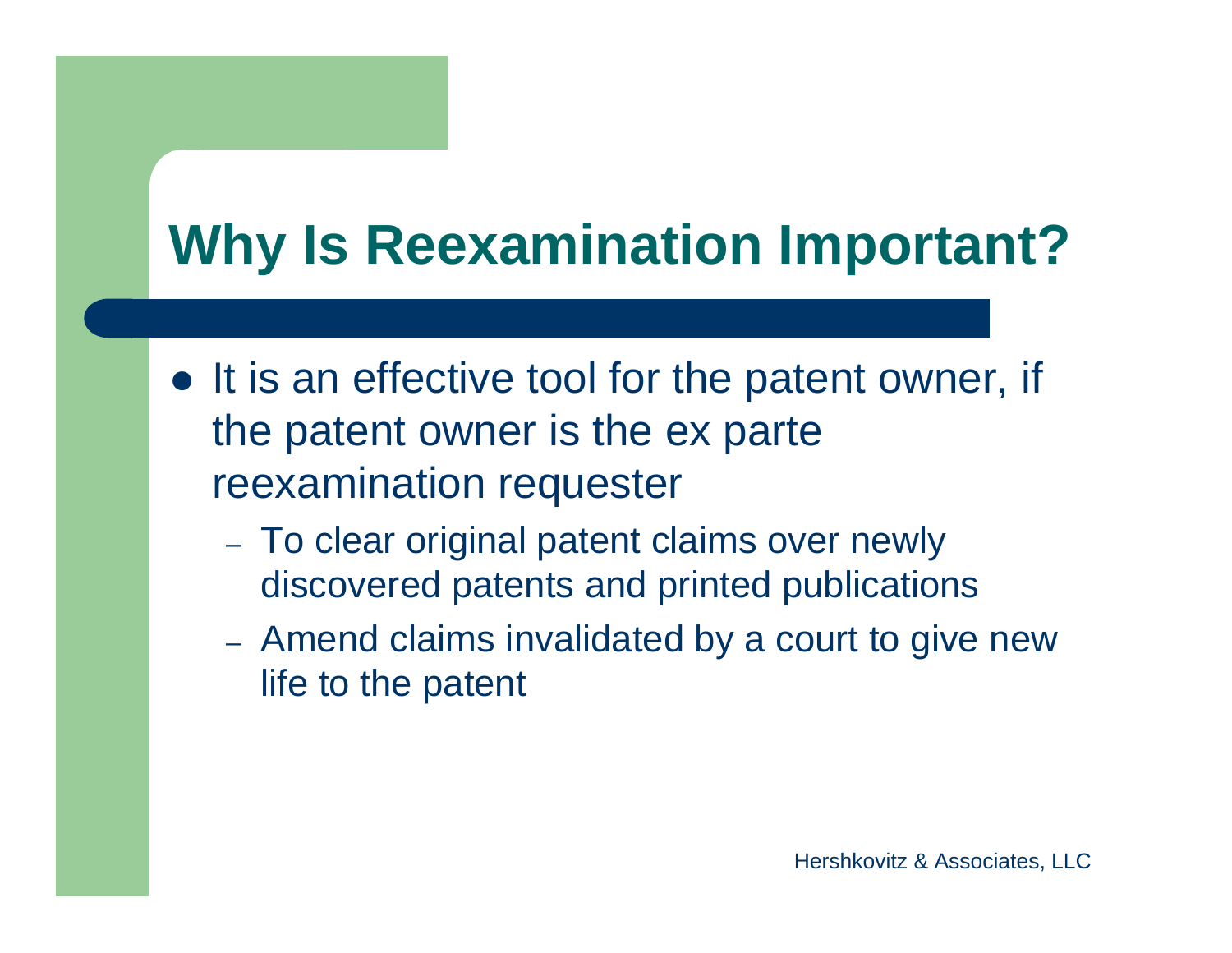## **Why Is Reexamination Important?**

• It is an effective tool for a third party as an alternative or in concert with litigation to seek cancellation or amendment of original patent claims to improve its non-infringement position or to eliminate past damages through intervening rights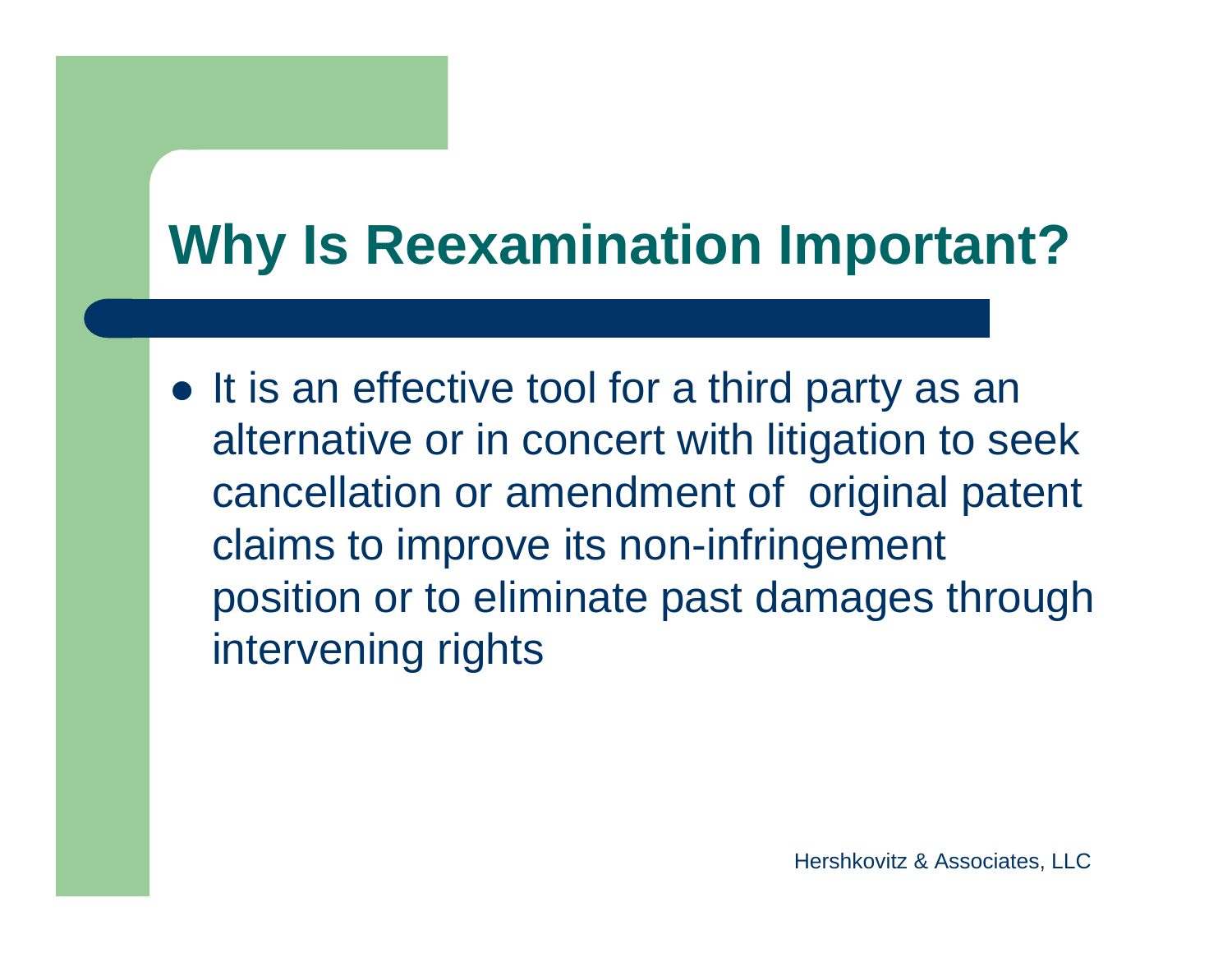## **Why not file Ex Parte Reexamination**

- Responding to Patent Owner is more difficult than in *Inter Partes* Reexam
- Requestor can reply to Owner's Statement, but only if one is filed
- Requestor can file a second Request for Reexam, but must show a different substantial new question of patentability
- No appeal by third party requestor, but no Estoppel
- $\bullet$  Reexam may impact claim construction and summary judgment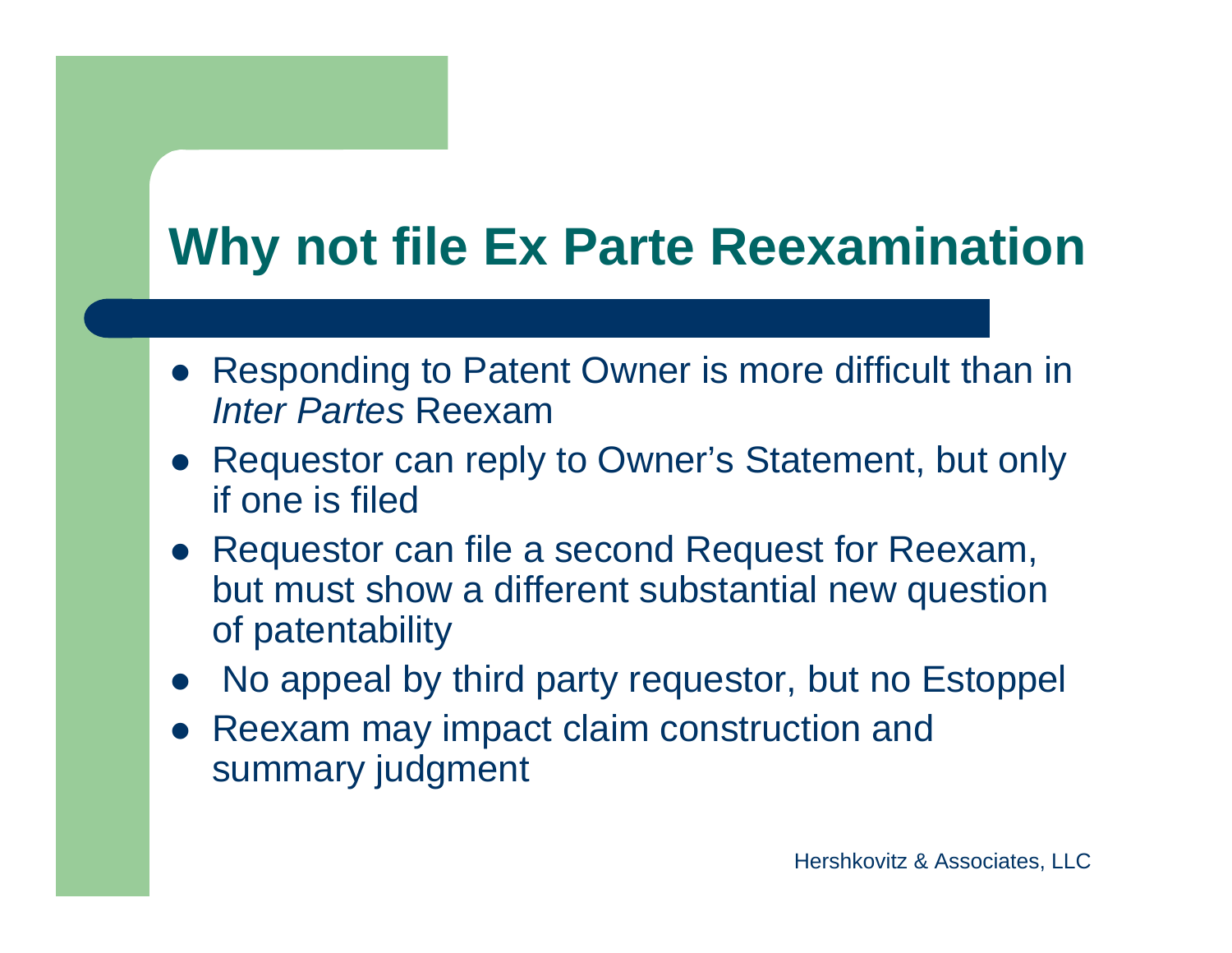## **Requirements for Reexamination**

- The USPTO will grant a reexamination request only if "a substantial new question of patentability affecting any claim of the patent concerned is raised by the request." 35 U.S.C. §303(a)(2002)
- Title 35 does not define what constitutes a Substantial New Question ("SNQ") of patentability.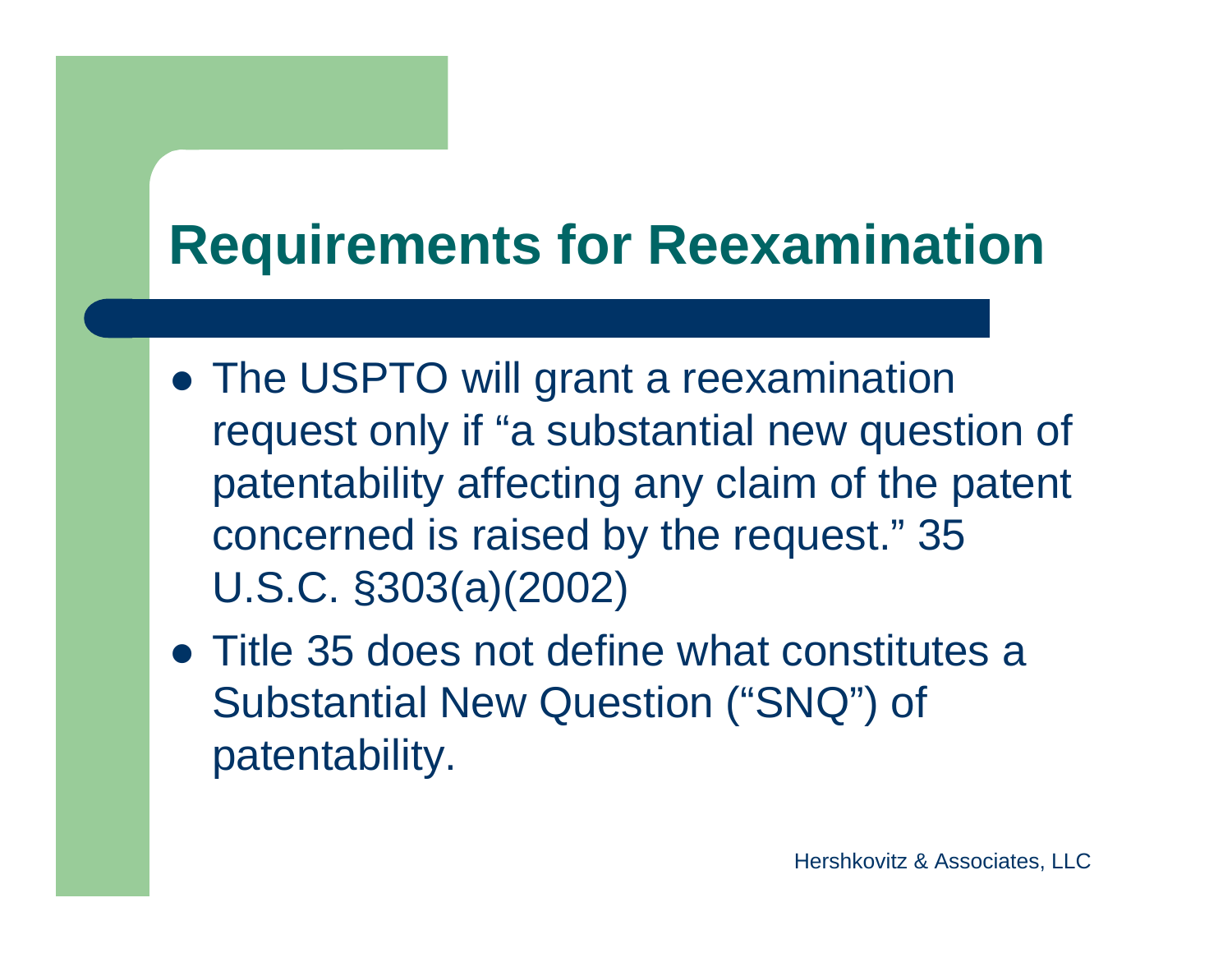## **Requests for Reexamination**

- Requester must allege at least one "substantial new question" ("SNQ") of patentability considering:
- A substantial likelihood that a reasonable examiner would consider the document important in deciding whether or not the claim is patentable
- A determination of the existence of an SNQ need NOT rise to the level of a prima facie case of unpatentability (a rejection) for reexamination to be ordered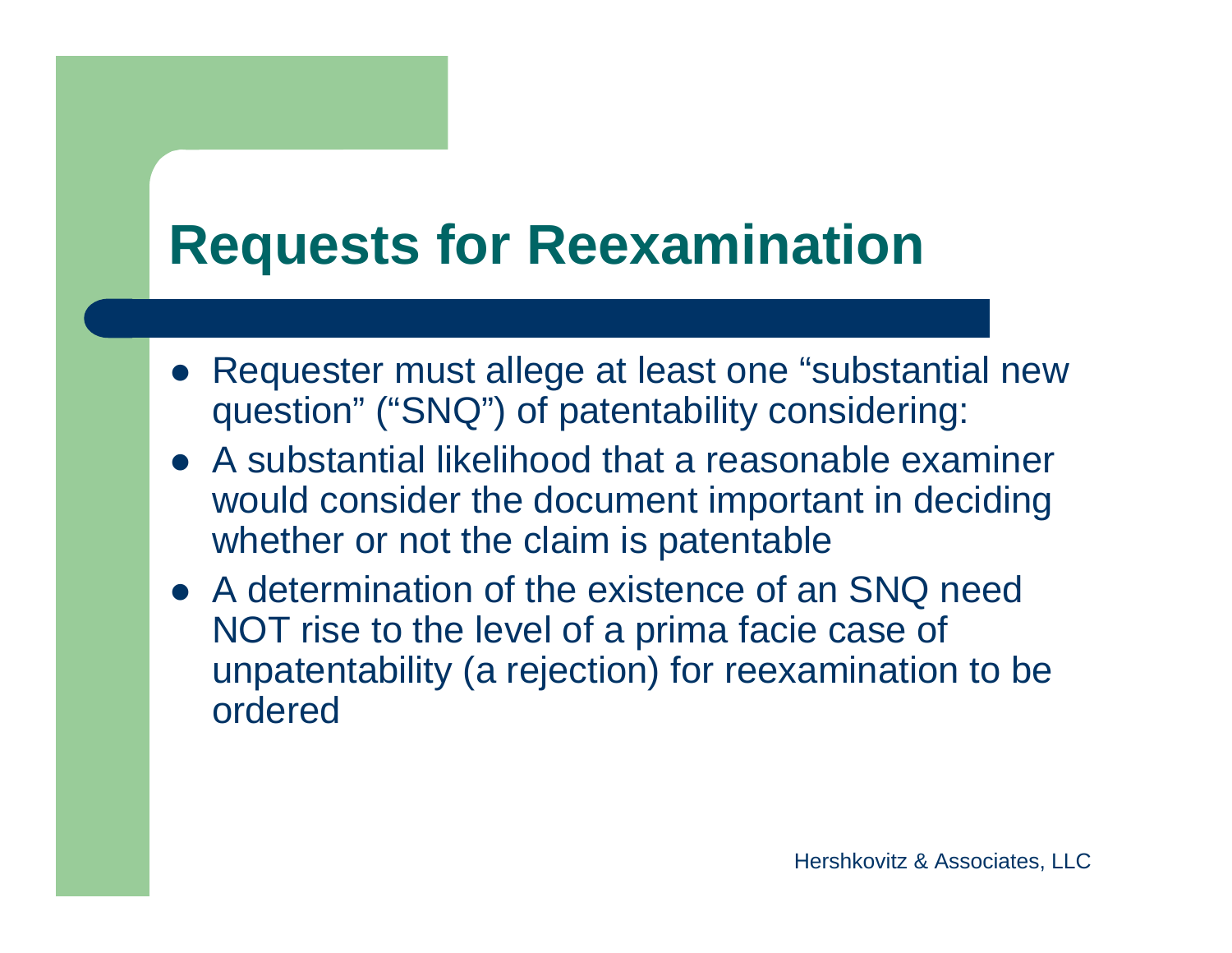## **Requests for Reexamination**

- "The Request must set forth the pertinence and manner of applying cited prior art to every claim for which reexamination is requested." 35 U.S.C. 302
- Only claims requested to be reexamined will be reexamined; claims not specifically requested are generally not reexamined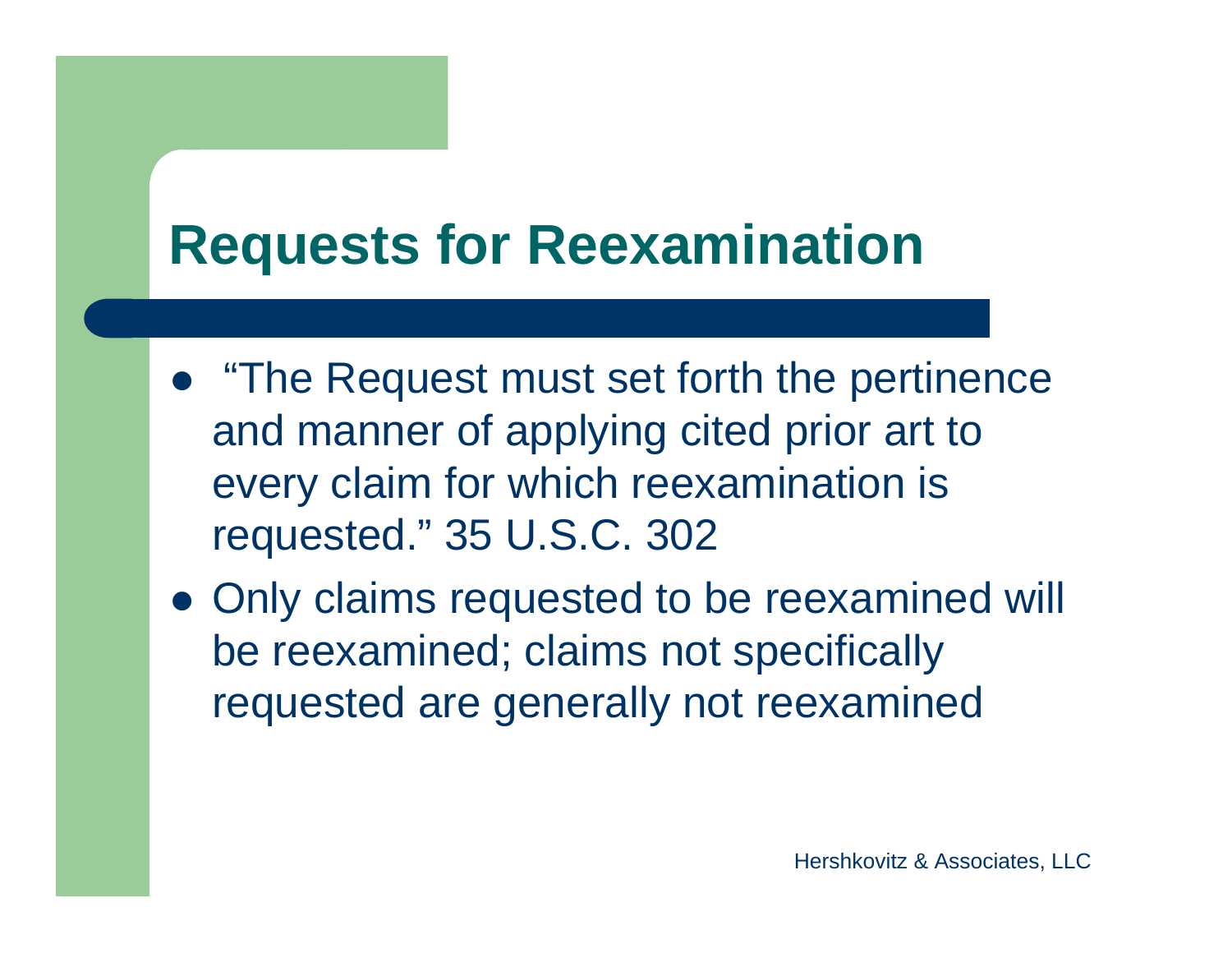- Presentation of a proper substantial new question of patentability ("SNQ") is the most important component of a reexamination request. The Office cannot grant a reexamination request that fails to establish an SNQ.
- One of the most common reasons that reexamination requests are bounced by the Office is the failure to adequately present an SNQ.
- $\bullet$  The proposal of one or more rejections of a claim is not sufficient. A statement that the references were not in the prior prosecution of the patent is also not sufficient.
- The request must demonstrate that a patent or printed publication that is relied on for the SNQ presents a new, non-cumulative technological teaching that was not previously considered and discussed on the record during prosecution of the application that resulted in the patent for which reexamination is requested. The request must clearly point out and explain how each asserted SNQ is substantially different from the previous examination of the patent before the Office.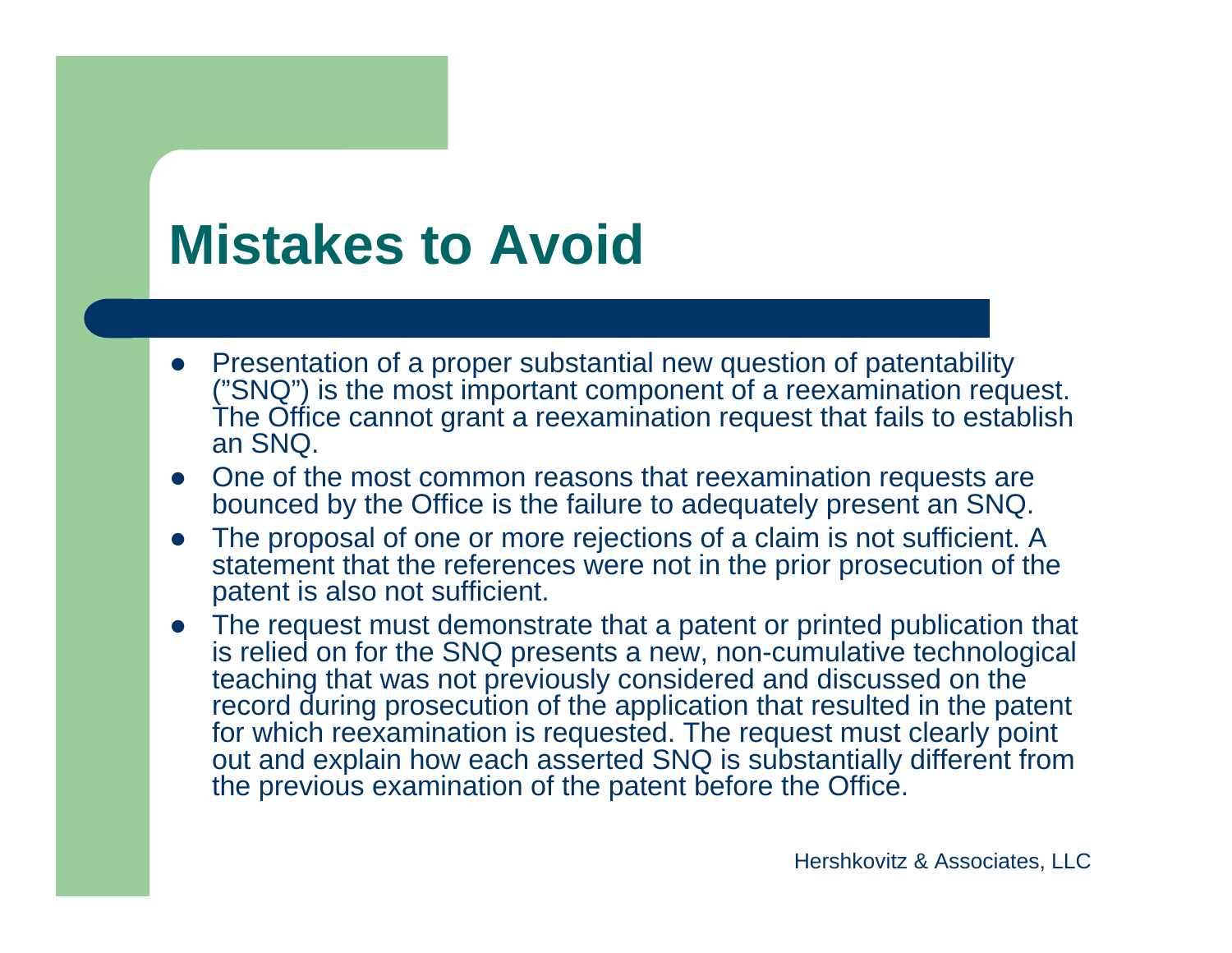- $\bullet$  Many patentees fail to recognize that prosecution of a reexamination proceeding has several fundamental differences from the prosecution of an application. One of these differences relates to the patent owners options after a final rejection.
- $\bullet$  Currently, in prosecution of an application, an applicant may file one or more requests for continued examination (RCEs) to continue prosecution of the application after final. An equivalent to RCE practice is not provided for by the rules in reexamination proceedings.
- Without the ability to "restart" prosecution in a reexamination, the patent owner has a limited window during which to present evidence of patentability to the Office.
- $\bullet$  Failure to present available evidence in support of patentability in response to the First Office Action may foreclose the entry of that evidence later in the proceeding.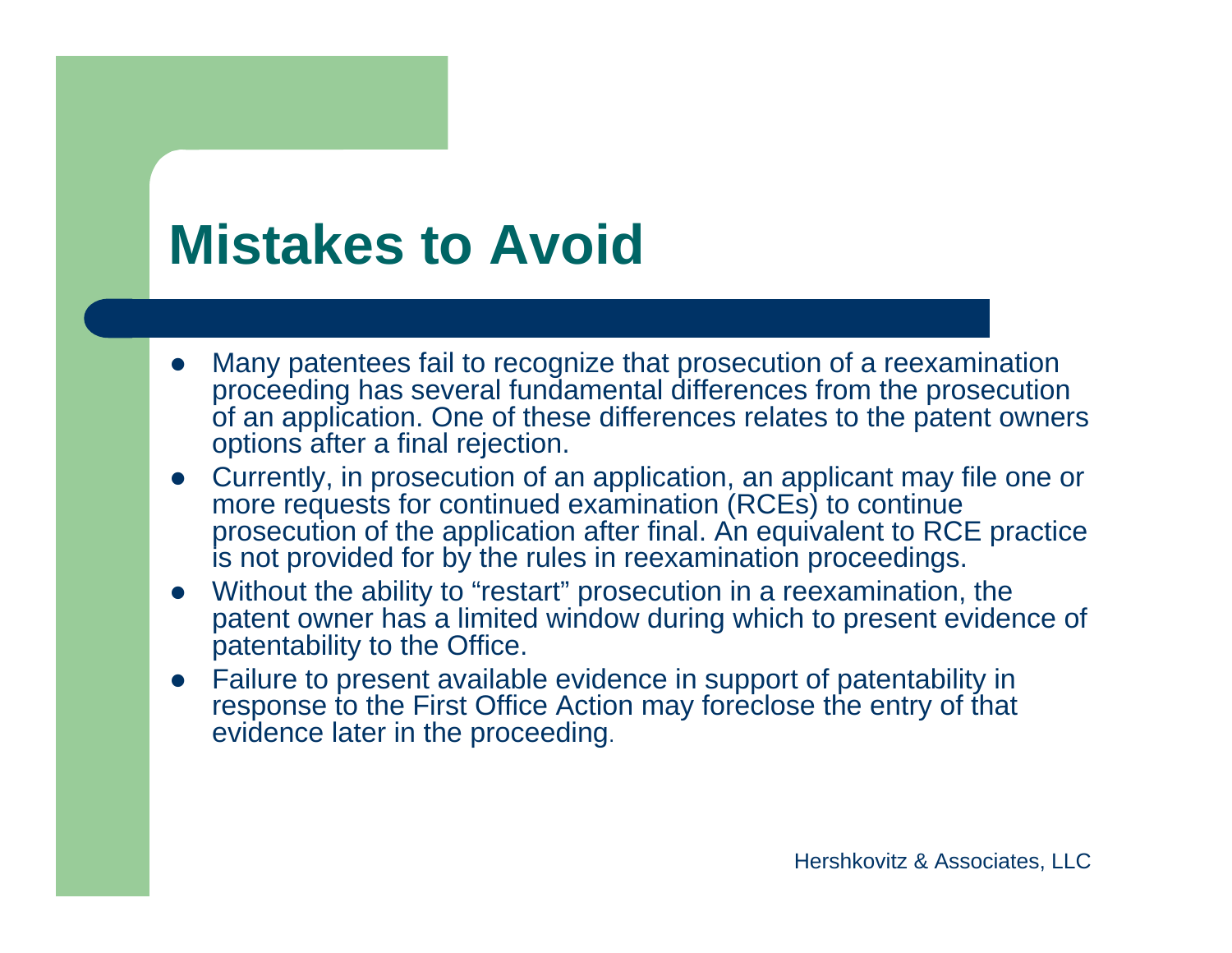- After the first Office Action, the Office requires the patent owner to provide sufficient grounds why the evidence sought to be entered could not have been entered earlier. If the patent owner cannot meet this standard, the evidence is precluded from the proceeding.
- The patent owner must be looking forward to what evidence may be required for a potential appeal to the Board of Patent Appeals and Interferences or the Federal Circuit when responding to the first Office Action in a reexamination.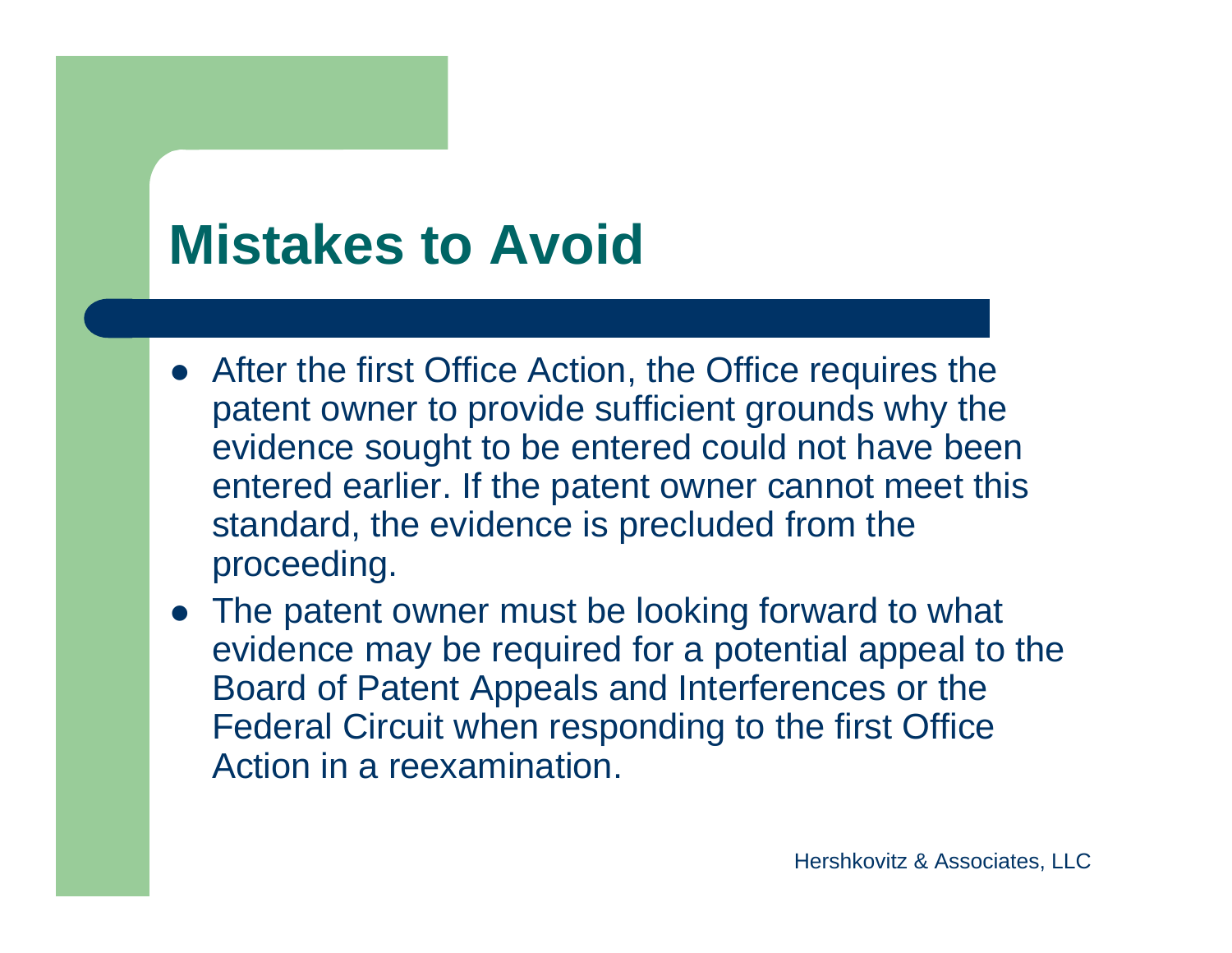- Some argue that the cards are stacked against the Patent Owner in an *Inter Partes* reexamination proceeding.
- The strategic use of declarations under 35 U.S.C. § 1.132 ("1.132 Declarations") in a reexamination can help tip the scales to a more balanced position for a Patentee.
- When responding to an Office Action, a practitioner has two arrows in his/her quiver – declarations and attorney arguments.
- $\bullet$  From the perspective of the CRU, an argument supported by well crafted 1.132 declaration, particularly from an expert can be more persuasive than the same argument presented merely by attorney argument.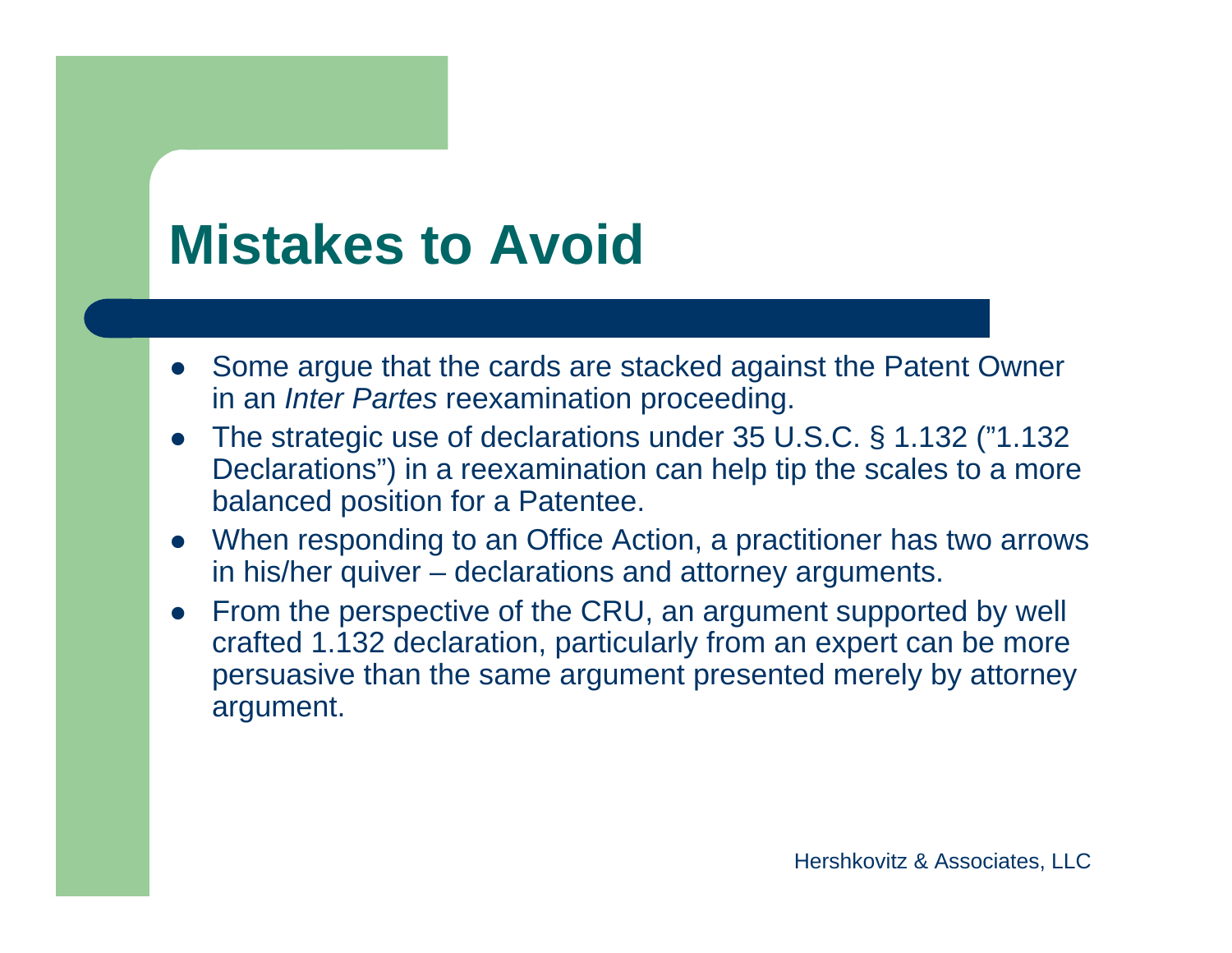- Standard of Review in Reexamination is Preponderance of the Evidence
- Patent not presumed valid
- No discovery (But this could change)
- *Litigation*
	- Clear and Convincing standard
	- Patent presumed to be valid
	- Discovery permitted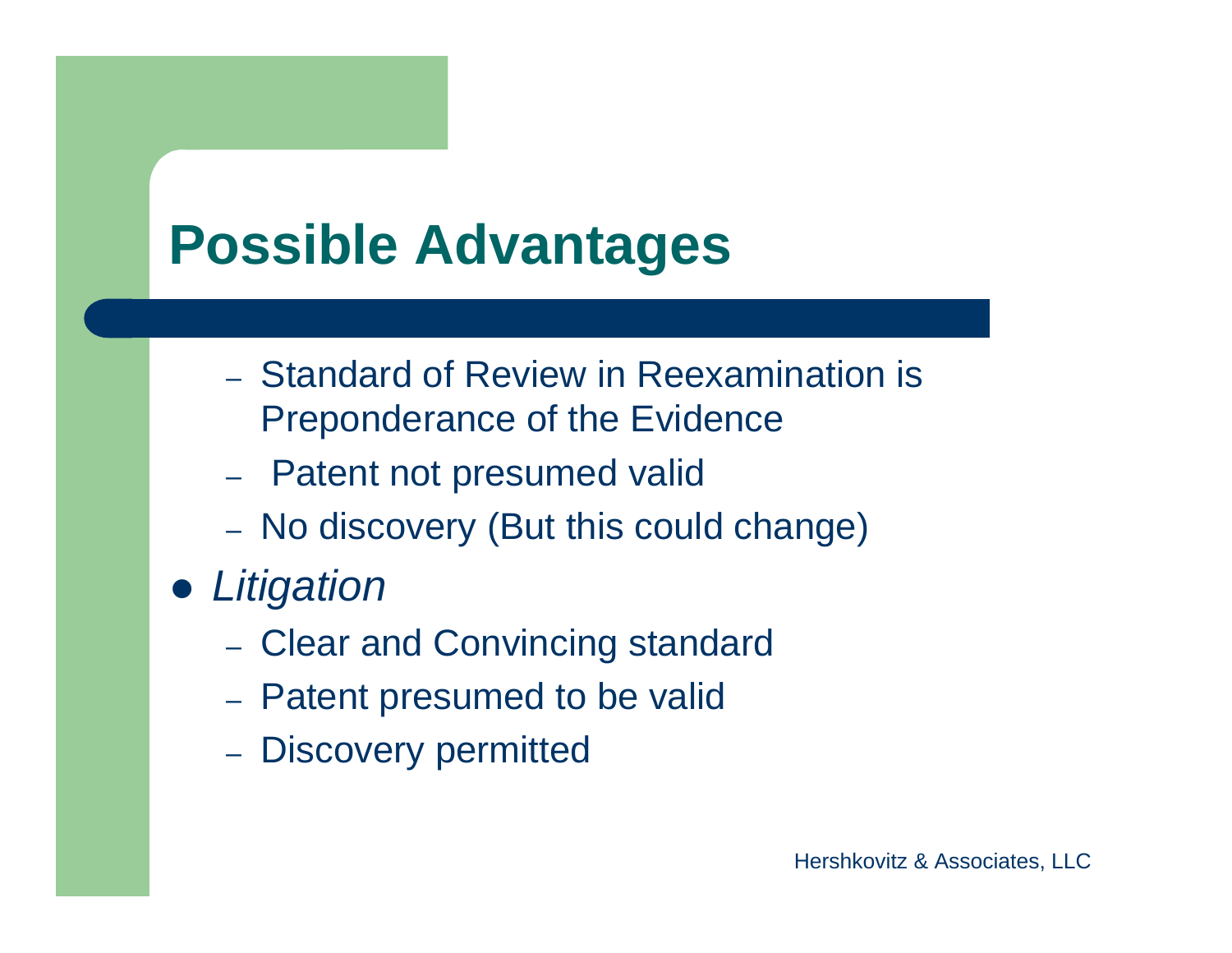- Patent Owner amendments and arguments made during reexamination can narrow claim scope in litigation
- Arguments become part of the intrinsic evidence considered for claim construction by the court
- Narrowing arguments and amendments result in prosecution history Estoppel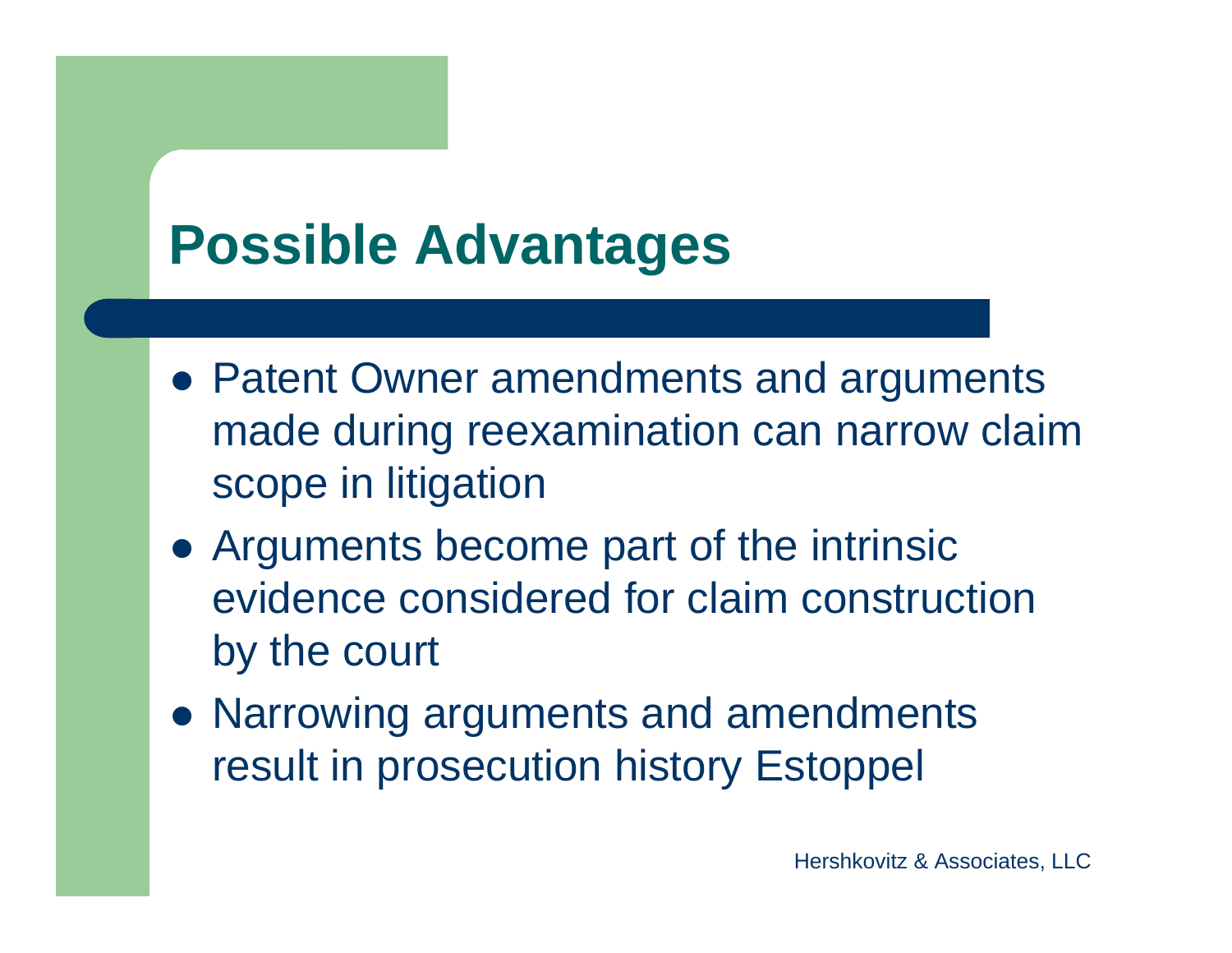- Patent owner cannot seek back damages for amended claims that are not substantially identical in scope to the original claims
- Third party may seek to have damages vacated after the fact, since canceled claims are void *ab initio*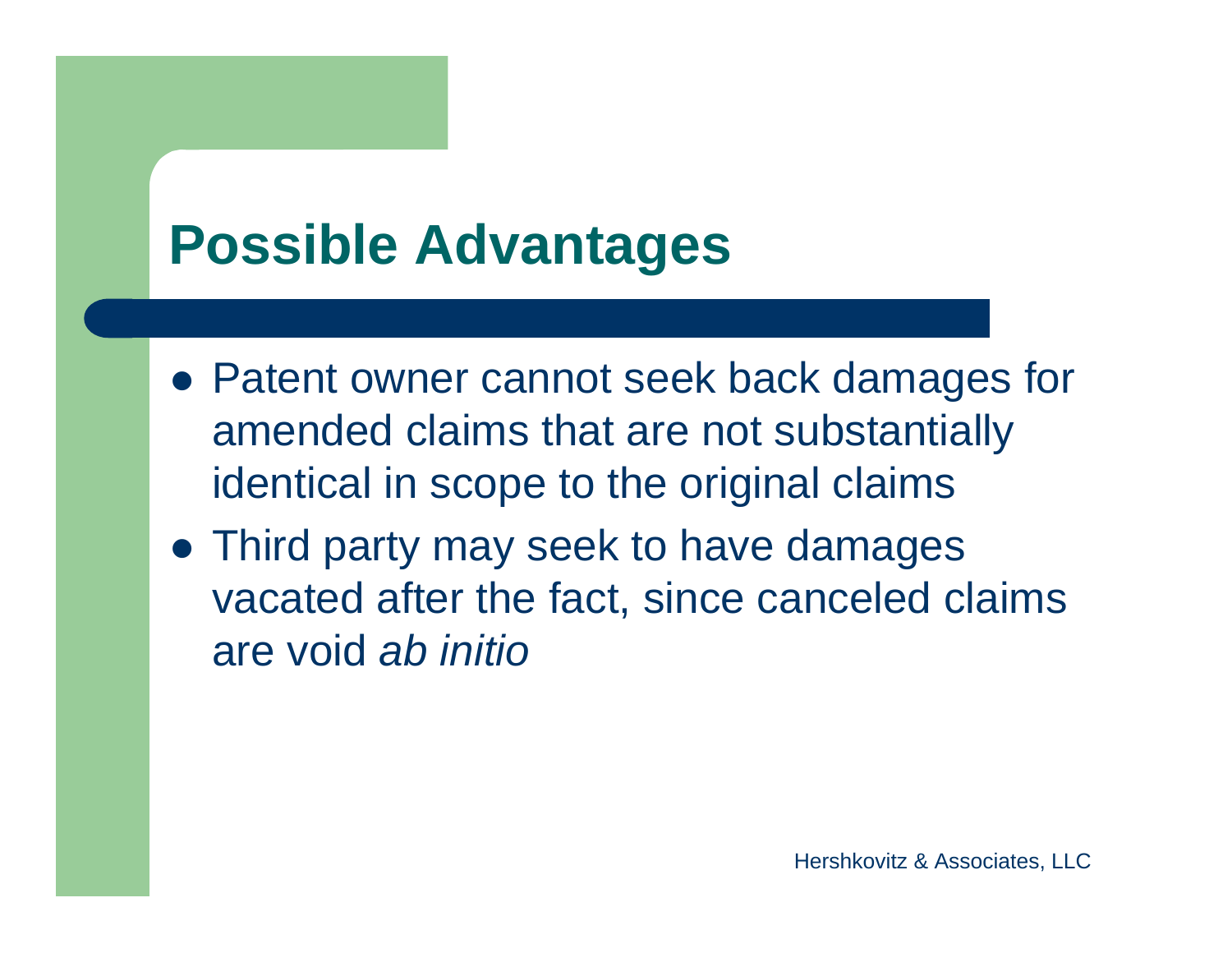- Chose Inter Partes if:
	- Want full ability to response to all Patent Owner and Examiner arguments
	- Eliminate possibility of Patent Owner interviews
	- Eliminate one sided Patent Owner declarations
	- Maximize chances of obtaining a stay of litigation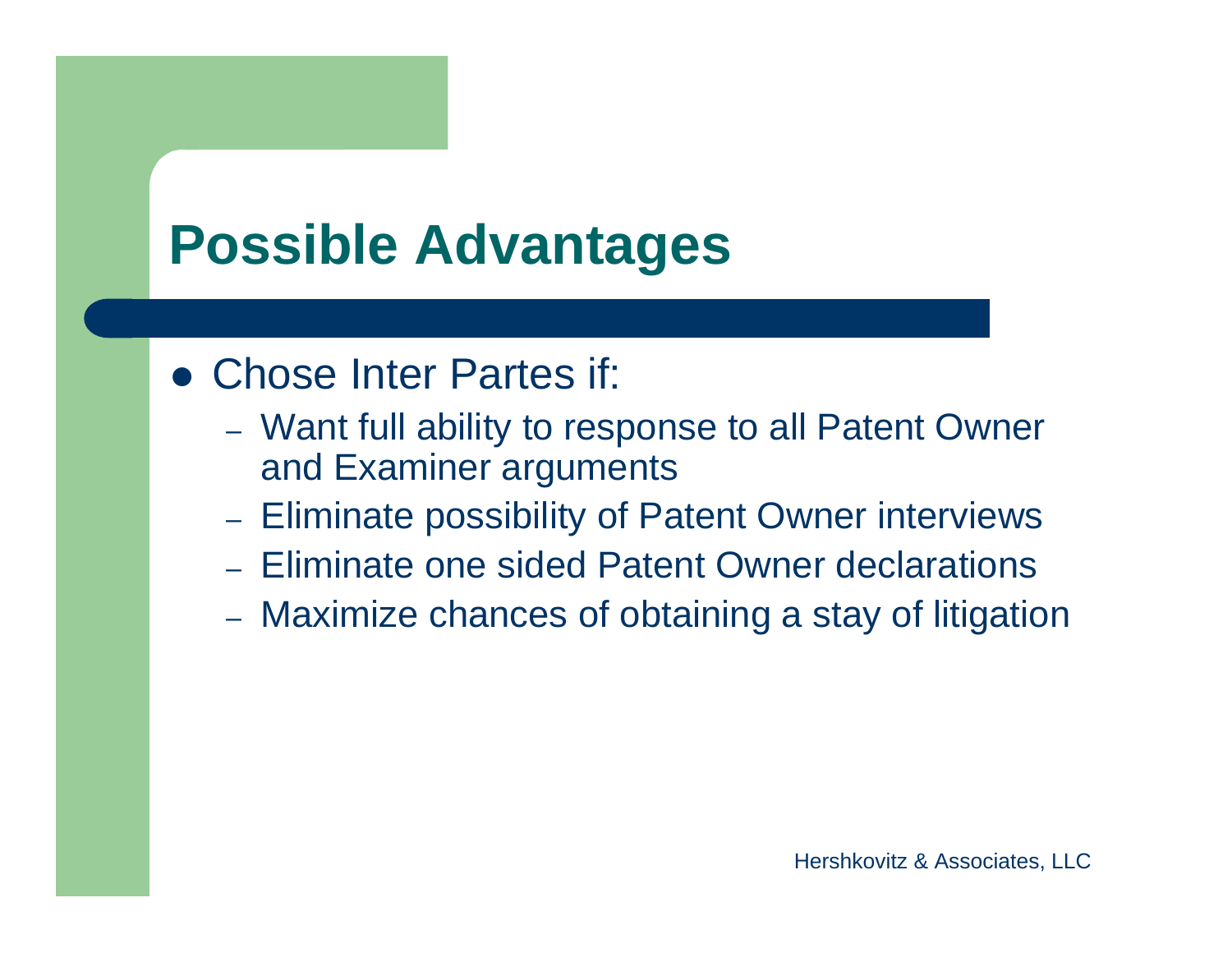- Depending on the conflict underlying a Third-Party requested reexamination, success may take many different forms:
	- Canceled claims
	- Amended claims reset the damage clock (intervening rights)
	- Create uncertainty just by filing, may lower settlement or licensing figures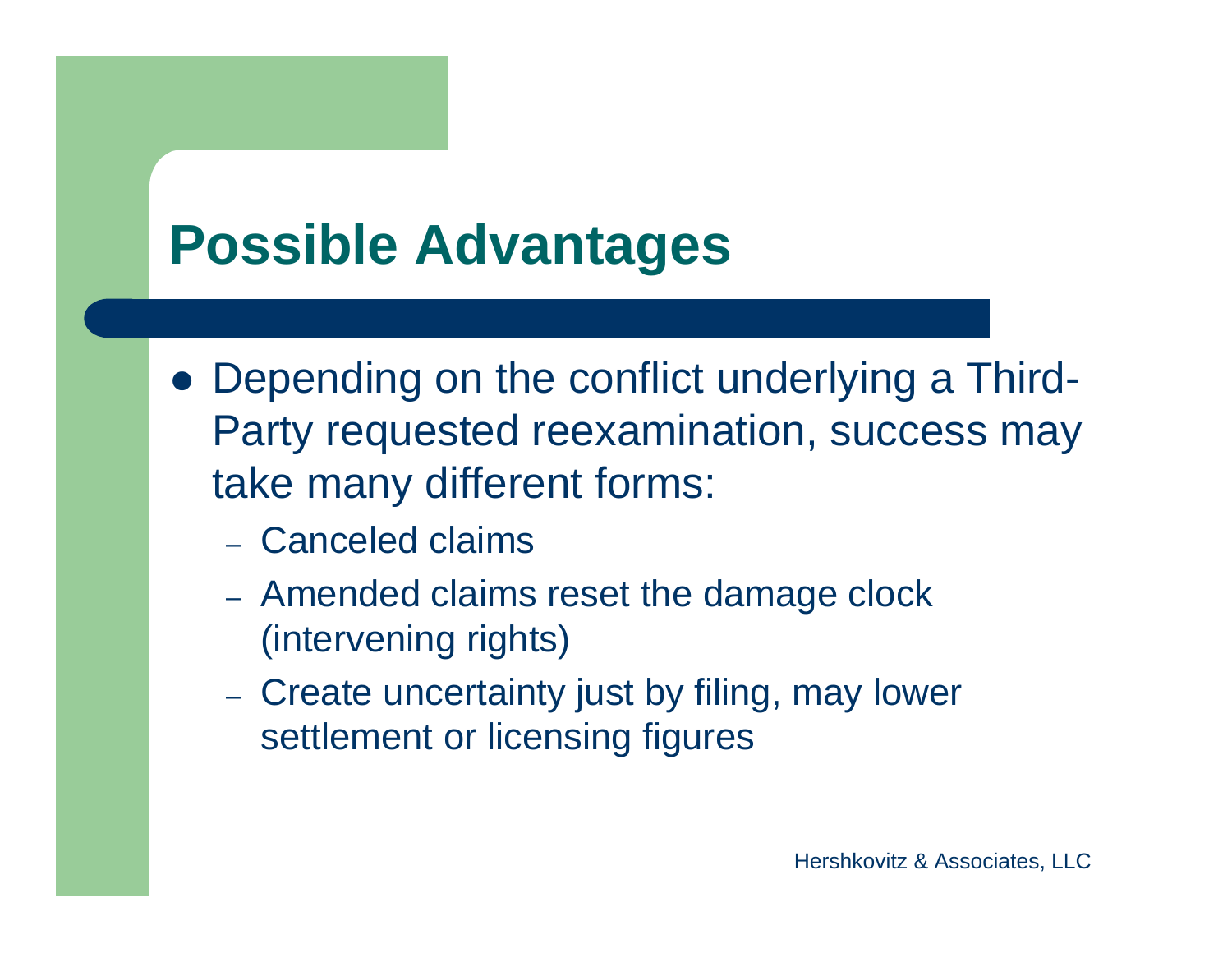- *Inter partes* reexamination has proven to be a powerful weapon for a patent challenger.
- Great success is manifested by the fact that roughly 70% of all *inter partes*  reexaminations are filed on patents *concurrently in litigation.*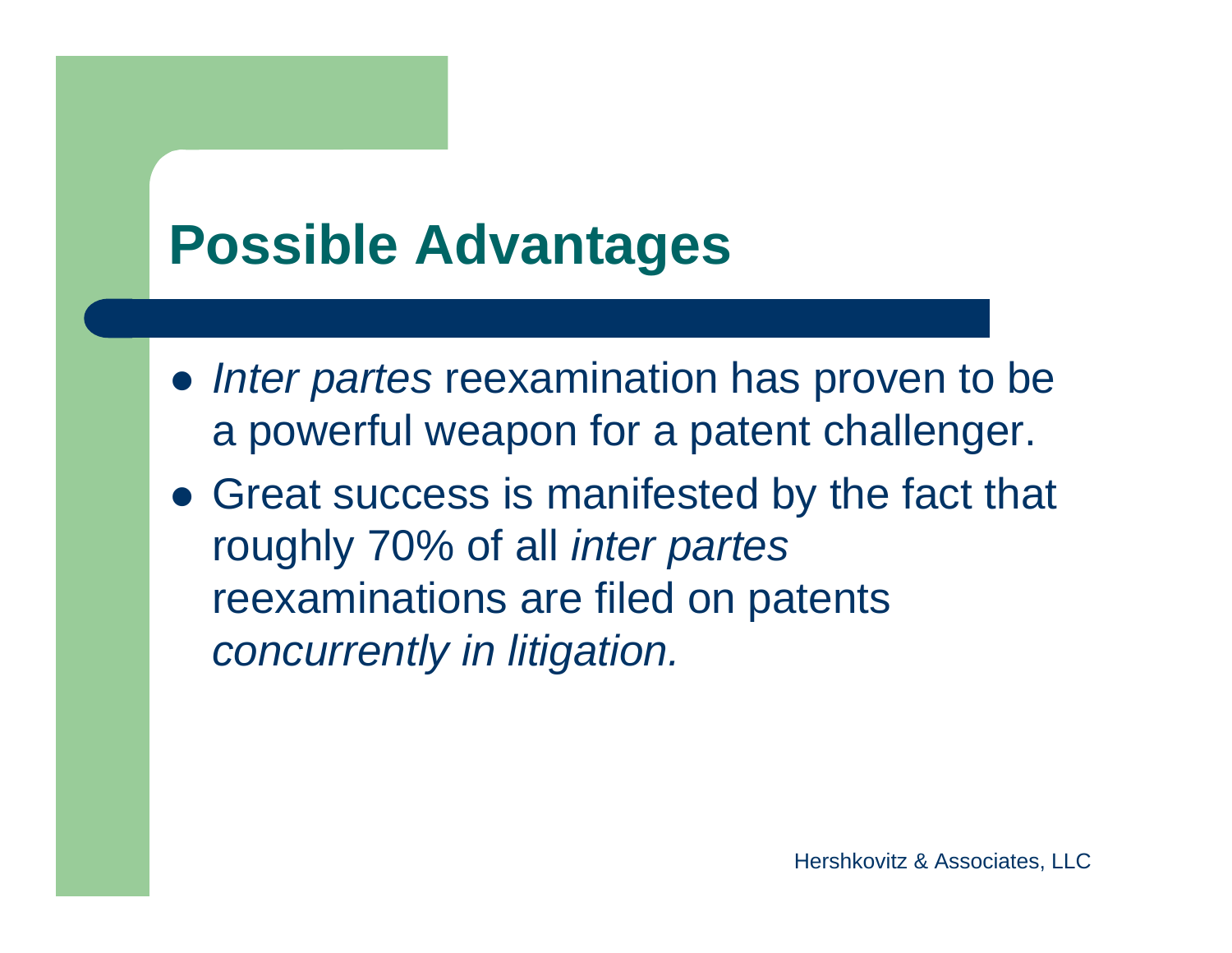• Procedure to demonstrate obviousness based upon combination of references is advantageous *vis a vis* attempting same exercise before a jury.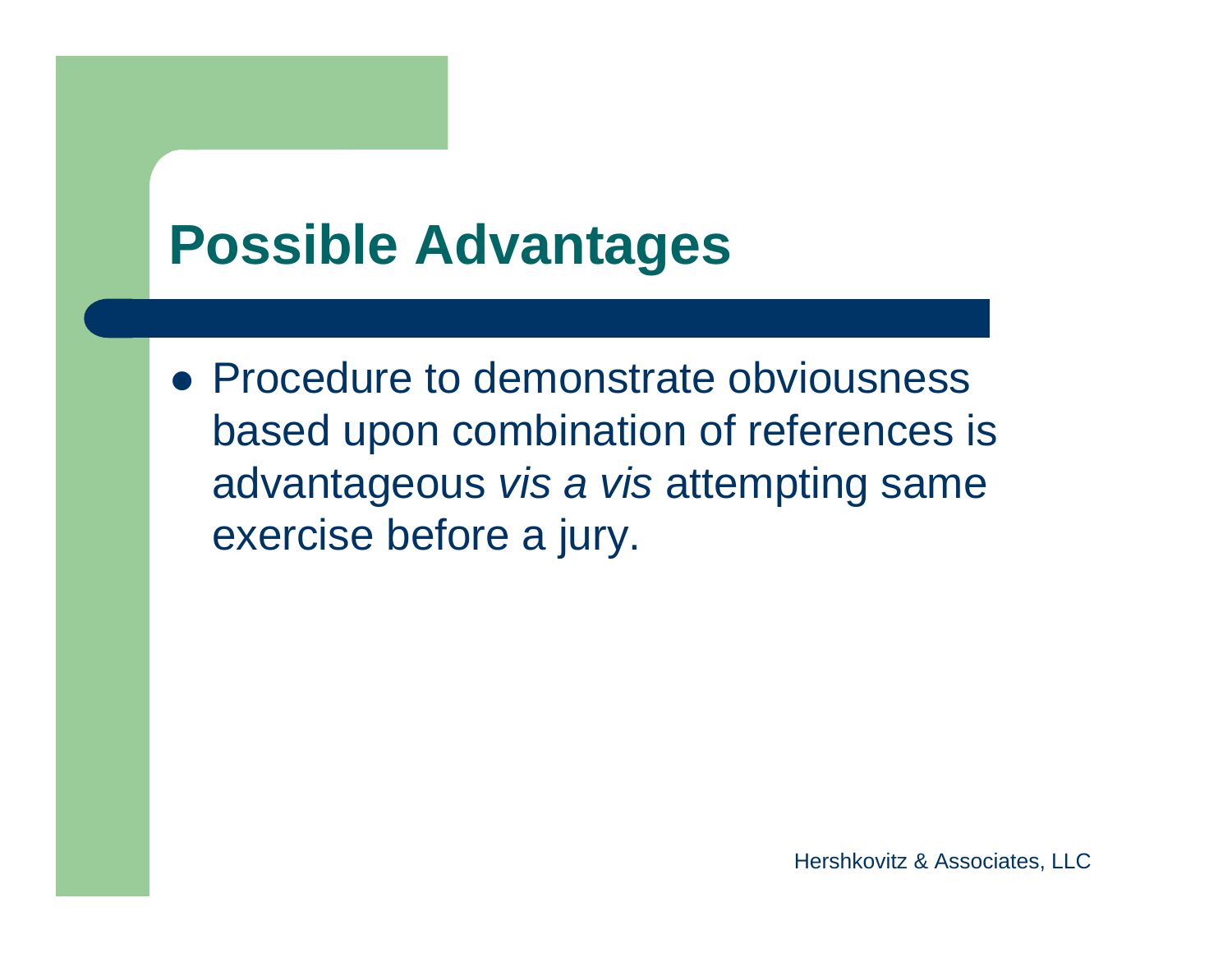- Cost savings over litigation
- Focus on patent/publication prior art validity arguments
- Other validity attacks available for court action (in addition to prior art)
- Expertise of Examiners
- Comfort with Patent Office procedures
- Clean up patents before litigation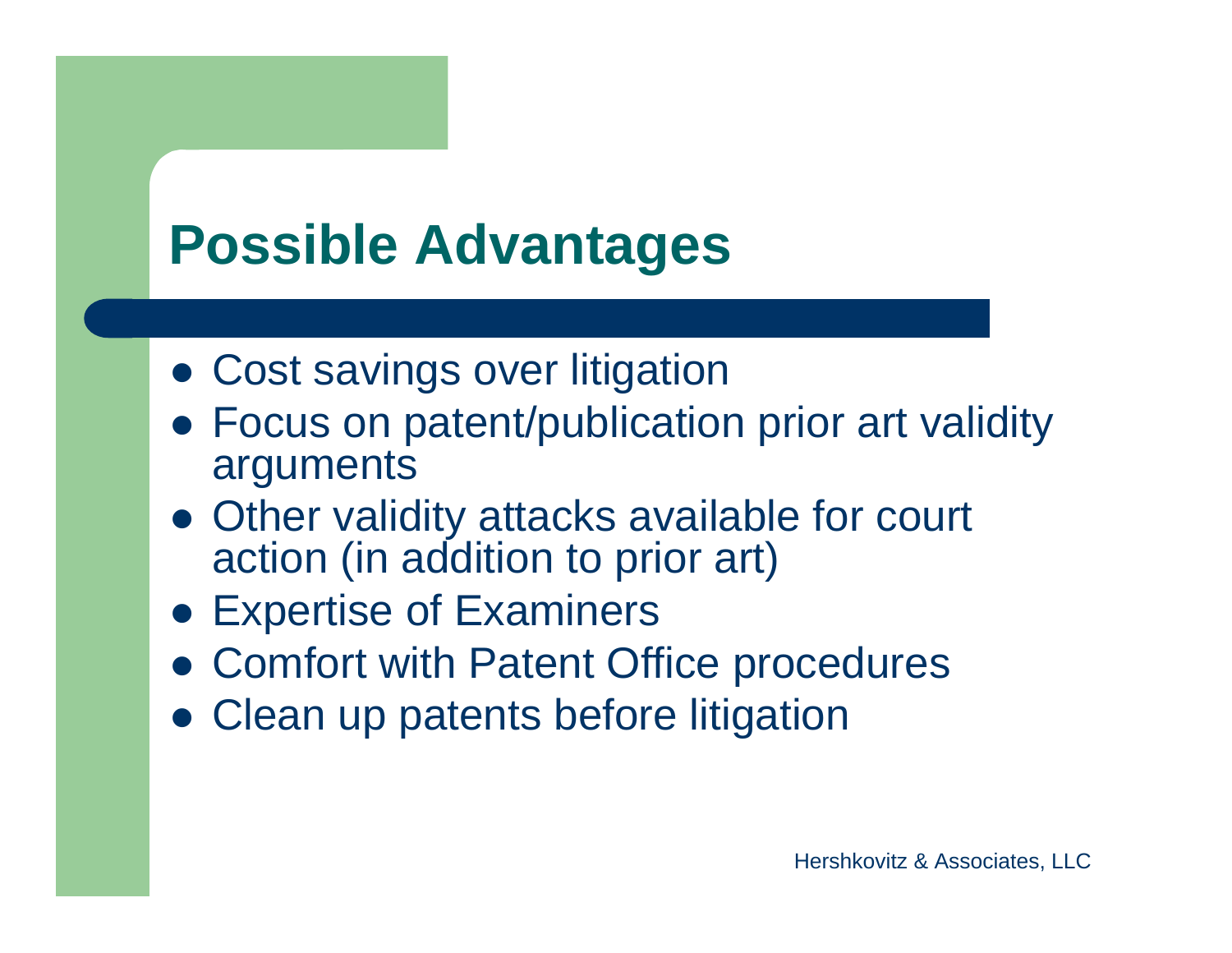#### **Favorable Outcomes – Patent Defendant**

- **Stay or termination of litigation**
- **Reversal of prior litigation**
- **Creation of intervening rights**
- **Reduction or elimination of royalty payments**
- Avoidance or lifting of injunction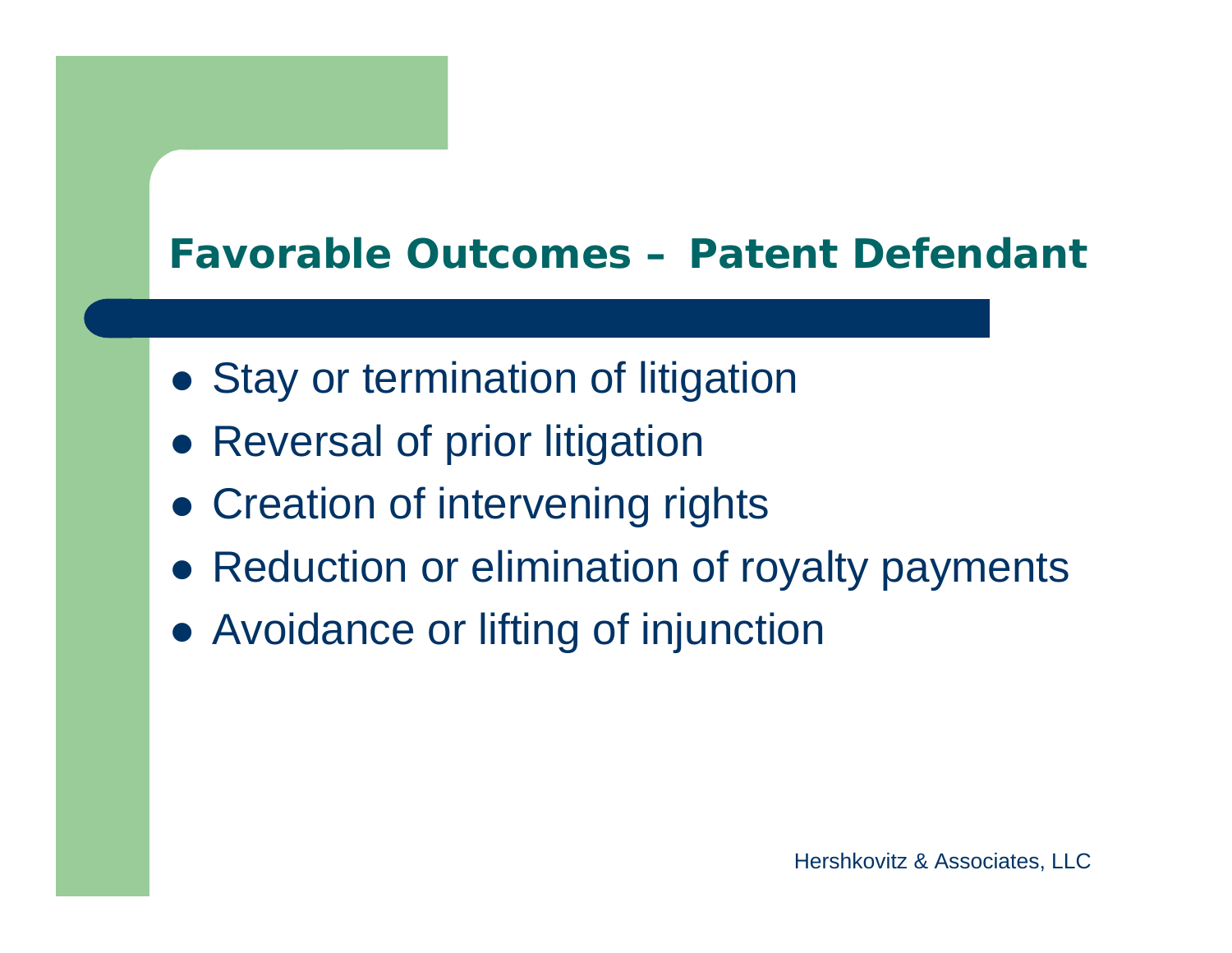#### **Favorable Outcomes – Patent Owner**

- Affirm validity of patent
- Eliminate or minimize troublesome prior art
- **Rehabilitate patent**
- Estoppel (*inter partes*)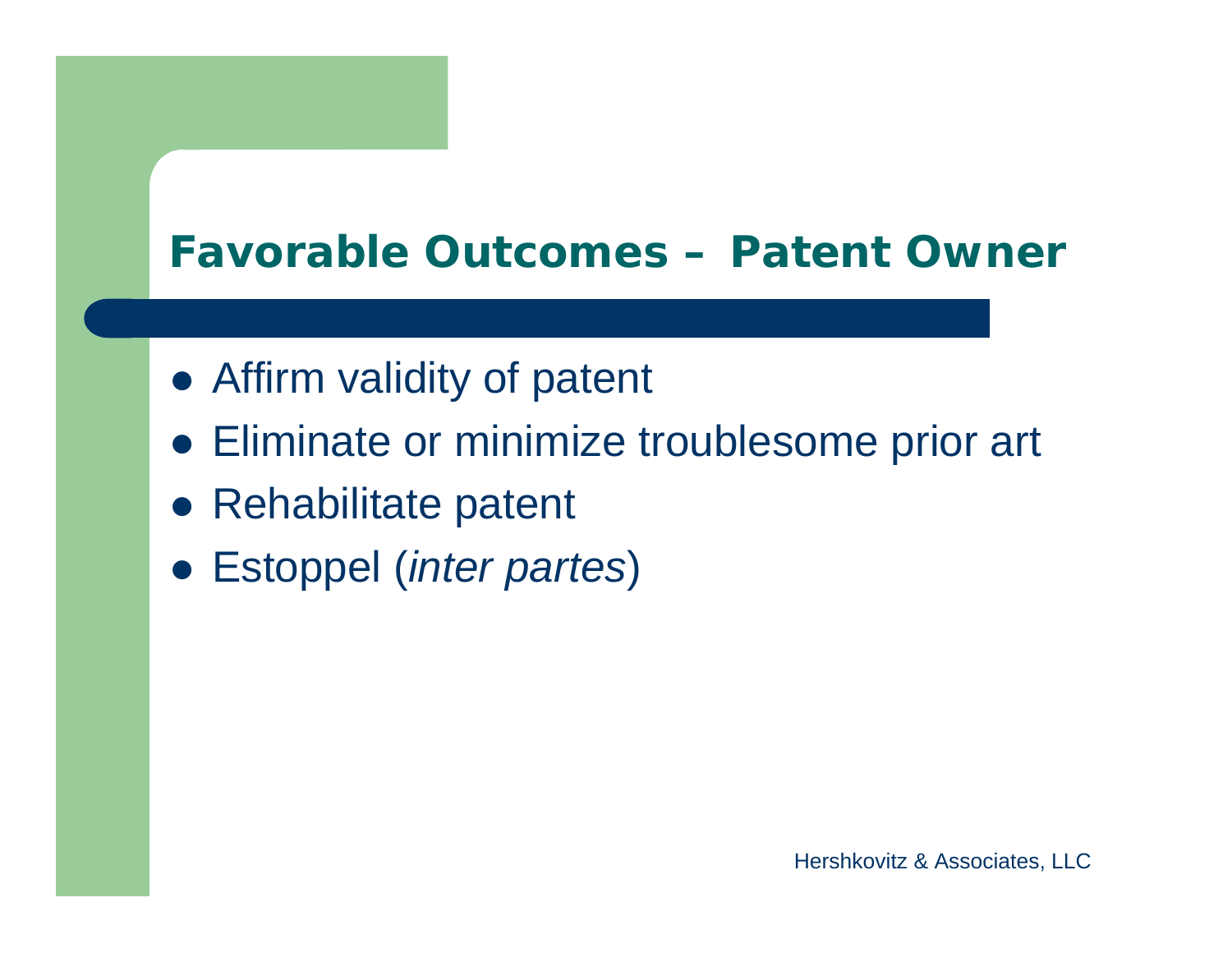## **Considerations**

- For patents in litigation, you are fighting a battle on two fronts
	- Must maintain consistent arguments in both forums
	- It is critical that reexamination counsel understand the importance of working with litigation counsel to maintain consistent arguments

#### • No RCE or continuation practice

- $\rightarrow$  Must build the record early – keep an eye toward a possible appeal
- $\bullet$  Carefully amend claims
	- Substantial amendments will reset the damage clock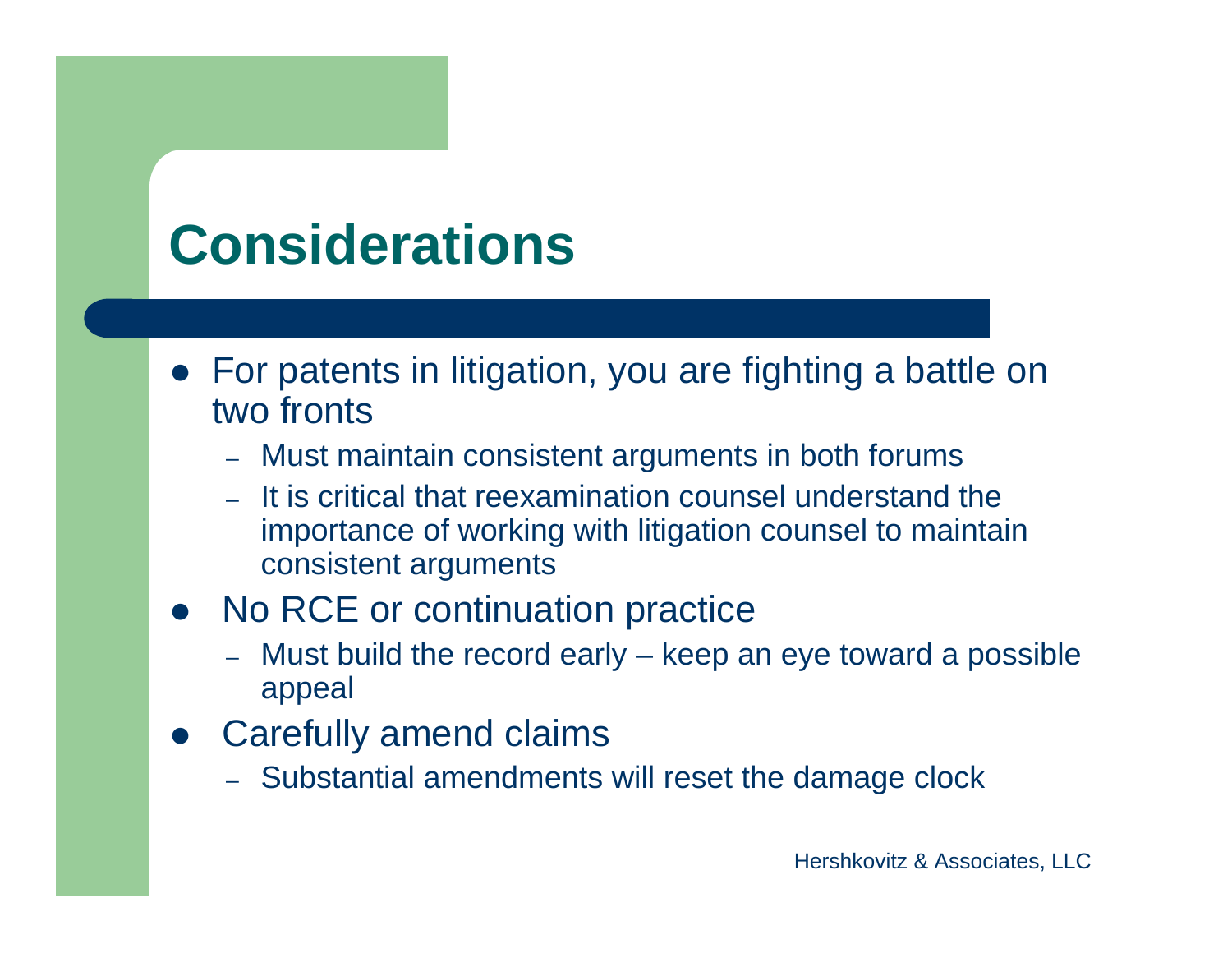- Invalidate and/or narrow claims in a competitor's patent
	- May be less expensive than litigation
	- –May be quicker than litigation
	- –Complex technology
	- Complicated invalidity story
	- –No Presumption of Validity for Patent in Reexamination
	- "Preponderance of the evidence" standard in reexamination
	- "Clear and convincing" standard in litigation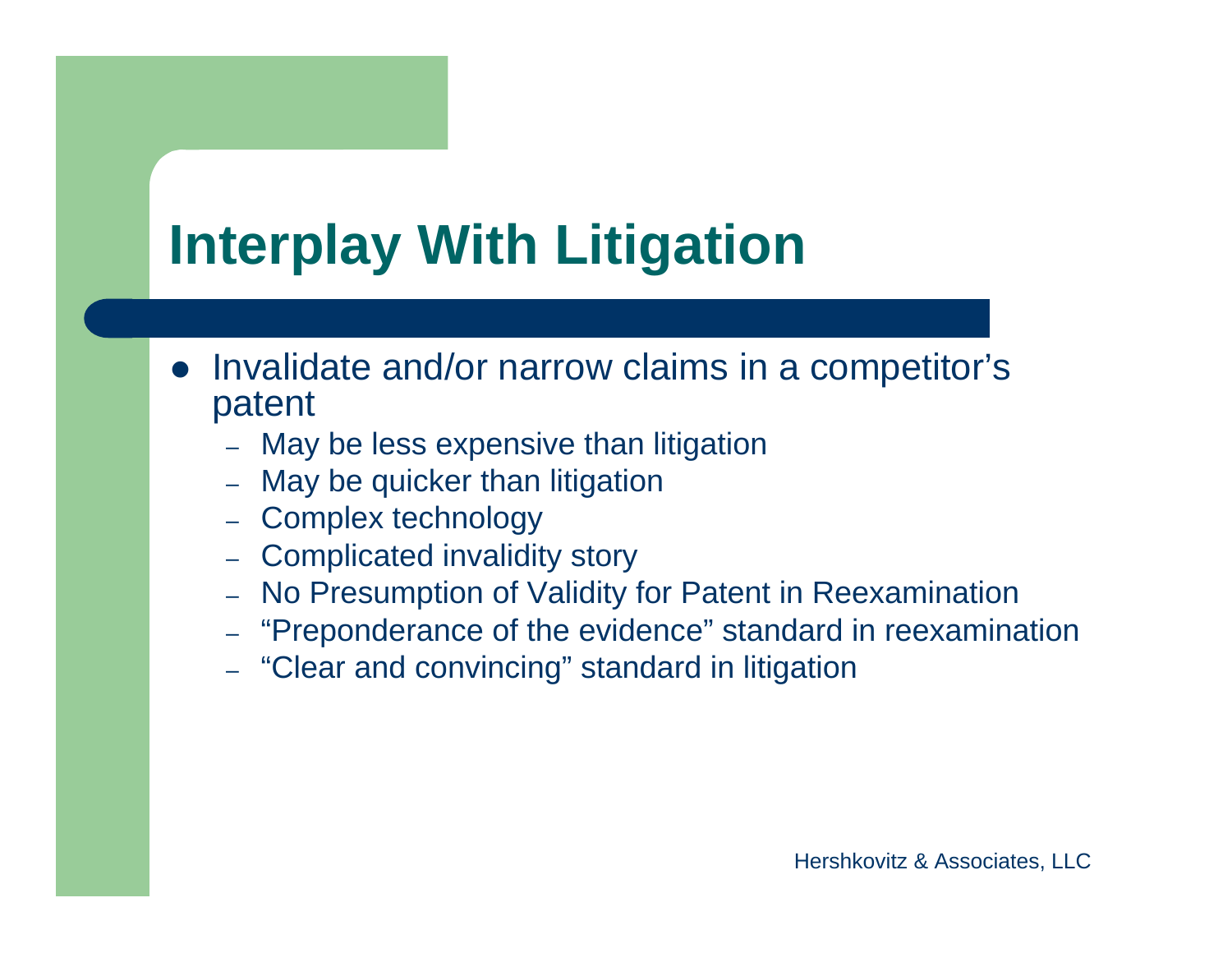- Establish materiality of prior art as a basis for inequitable conduct
- Cast a shadow over the patent for jury
- To obtain a stay to delay litigation
- To remove a preliminary injunction
- $\bullet$  Minimize expenses if contingent fee firm representing competitor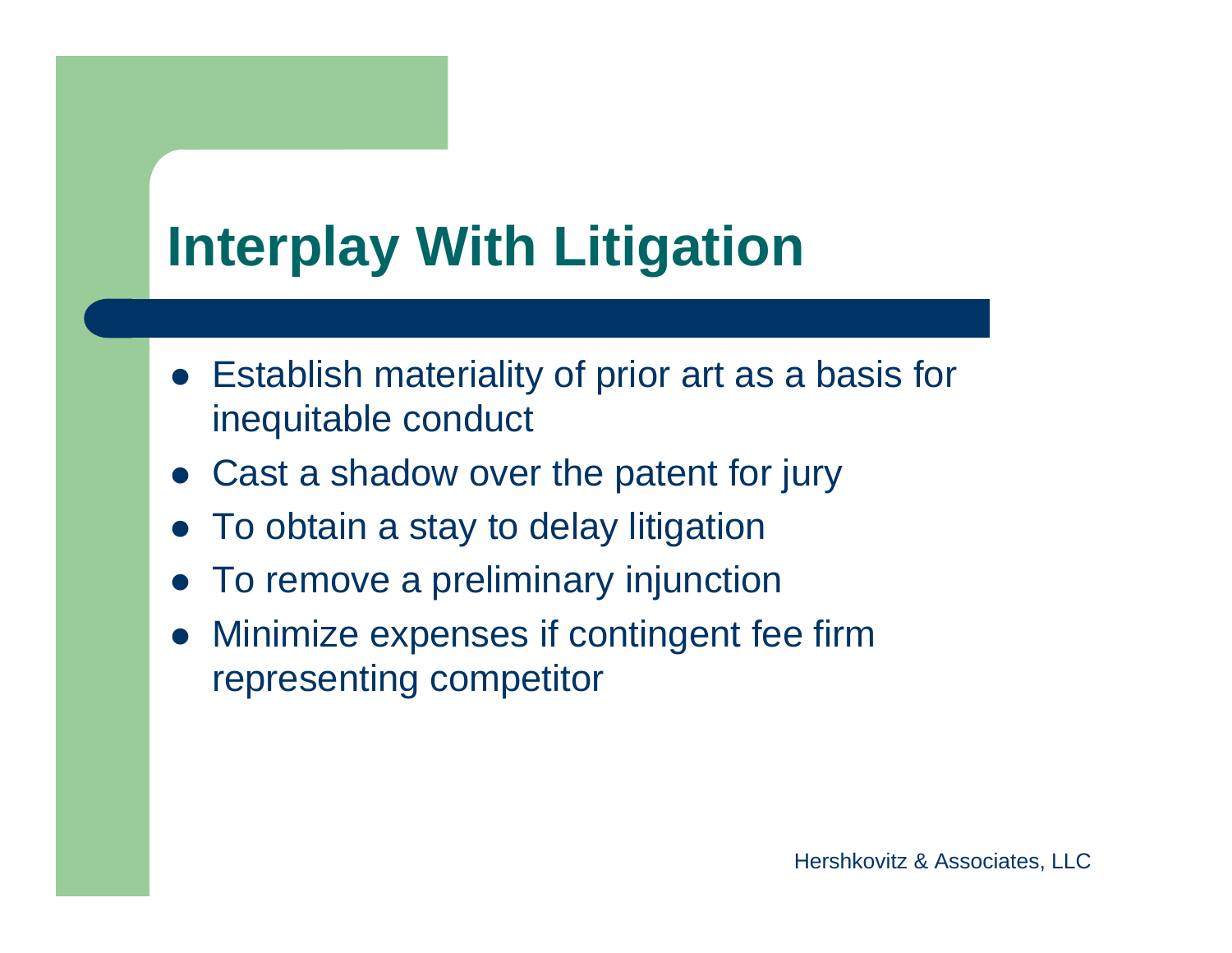- Scrub" a patent after discovering new prior art
- $\bullet$ Gain additional leverage based on favorable reexamination
- $\bullet$  But, reexamination cannot be used to "cure" inequitable conduct
- Patent owner can add claims narrowly tailored to competitor's product
- $\bullet$ If patent survives, it will likely be stronger
- $\bullet$  Provides the patent owner the opportunity to clear newly discovered prior art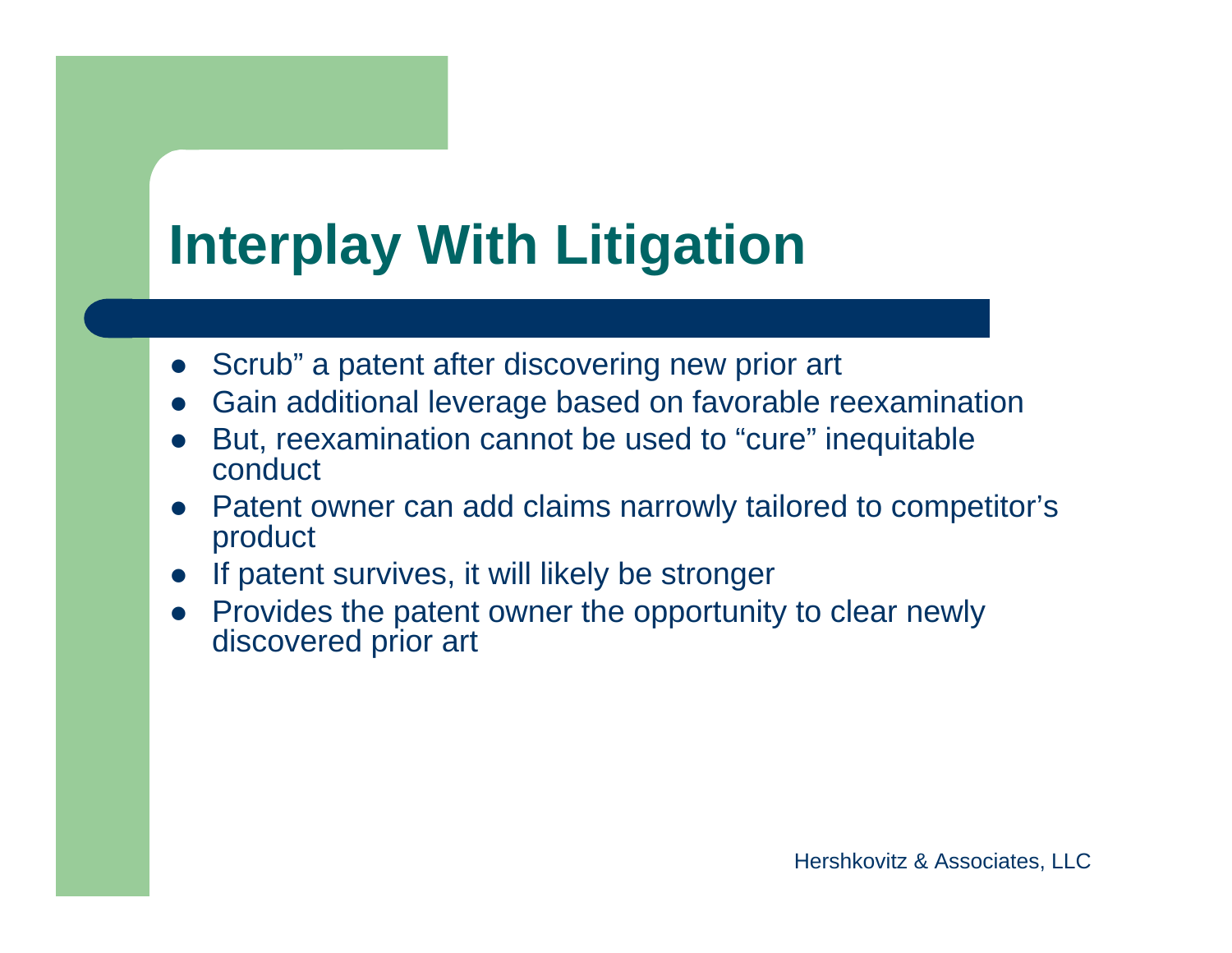- *(Inter partes* only): reexam loser cannot challenge validity in court for prior art publications considered in reexamination
- Can cast a shadow over the patent
- Claims may be narrowed or canceled
- Intervening rights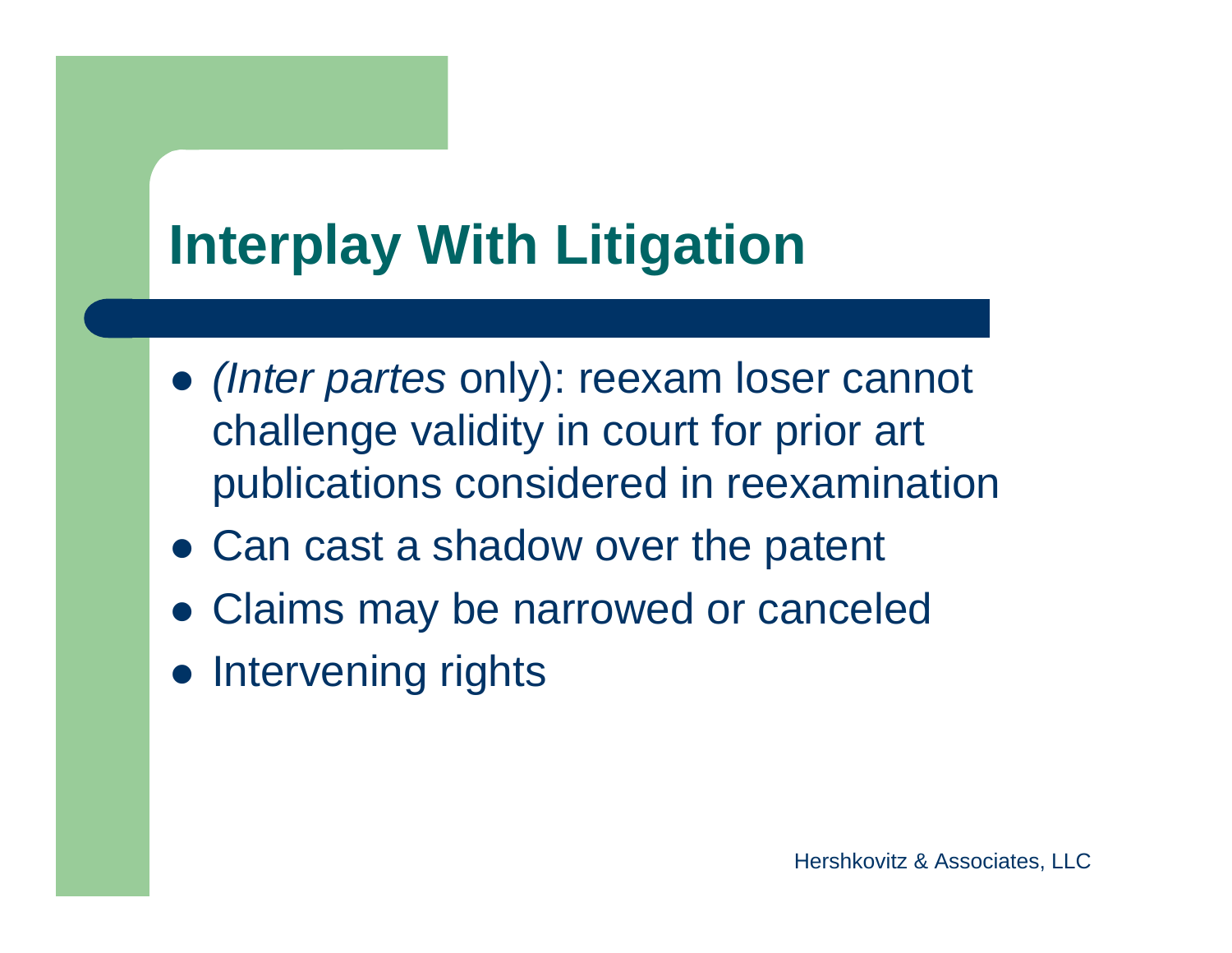- Can influence preliminary relief and decision
- Can be used to secure a stay or elicit admissions
- **Secure intervening rights**
- **Pressure resolution of dispute**
- **Strengthen patent**
- Bolster (or Refute) Inequitable Conduct **Charges**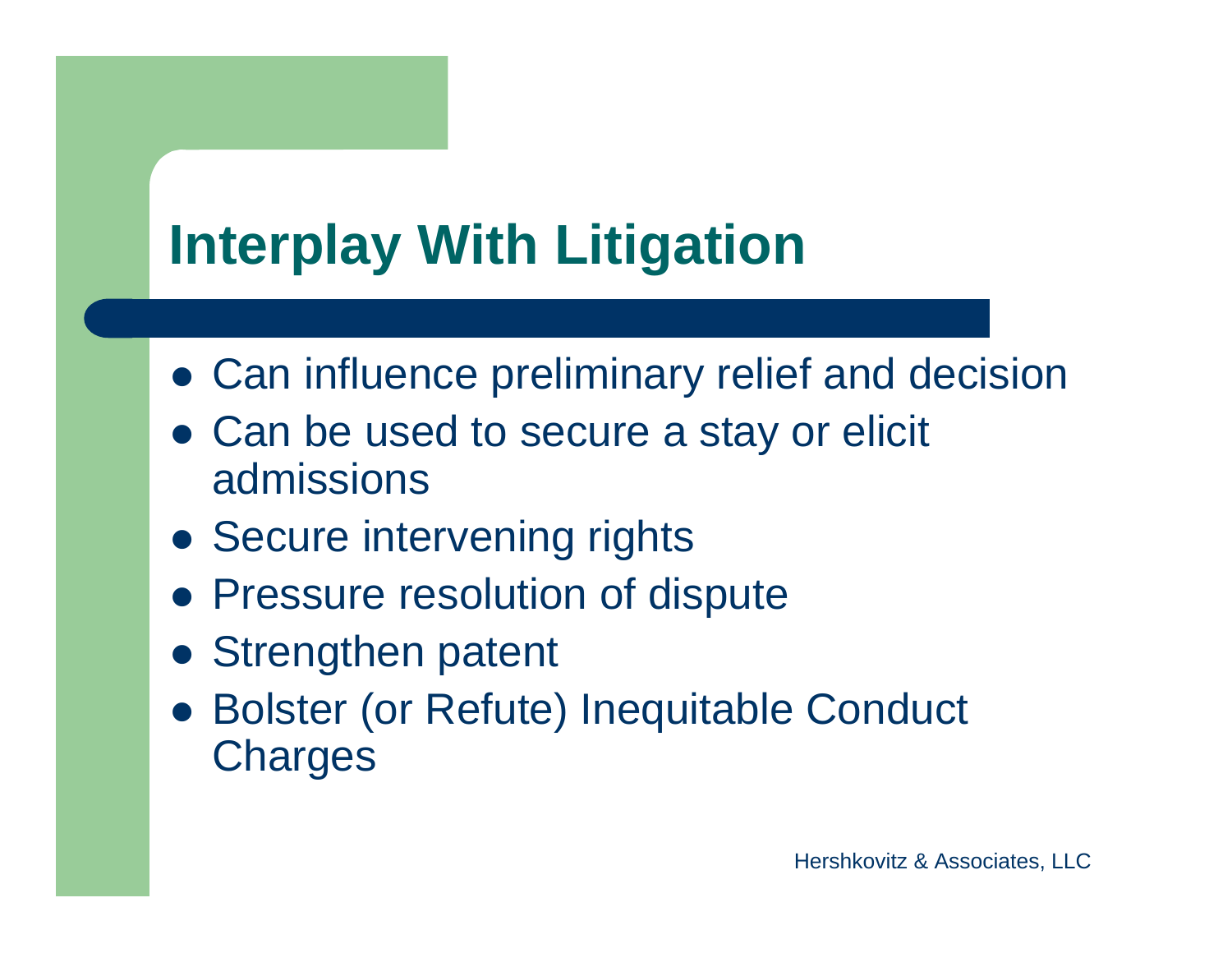#### **Reexaminations as a Complement to Litigation**

- Lower thresholds to challenge patentability
- Arguments and amendments can potentially help a non-infringement defense
- Narrowing of claim scope or claim interpretation
- May reduce damages by creating intervening rights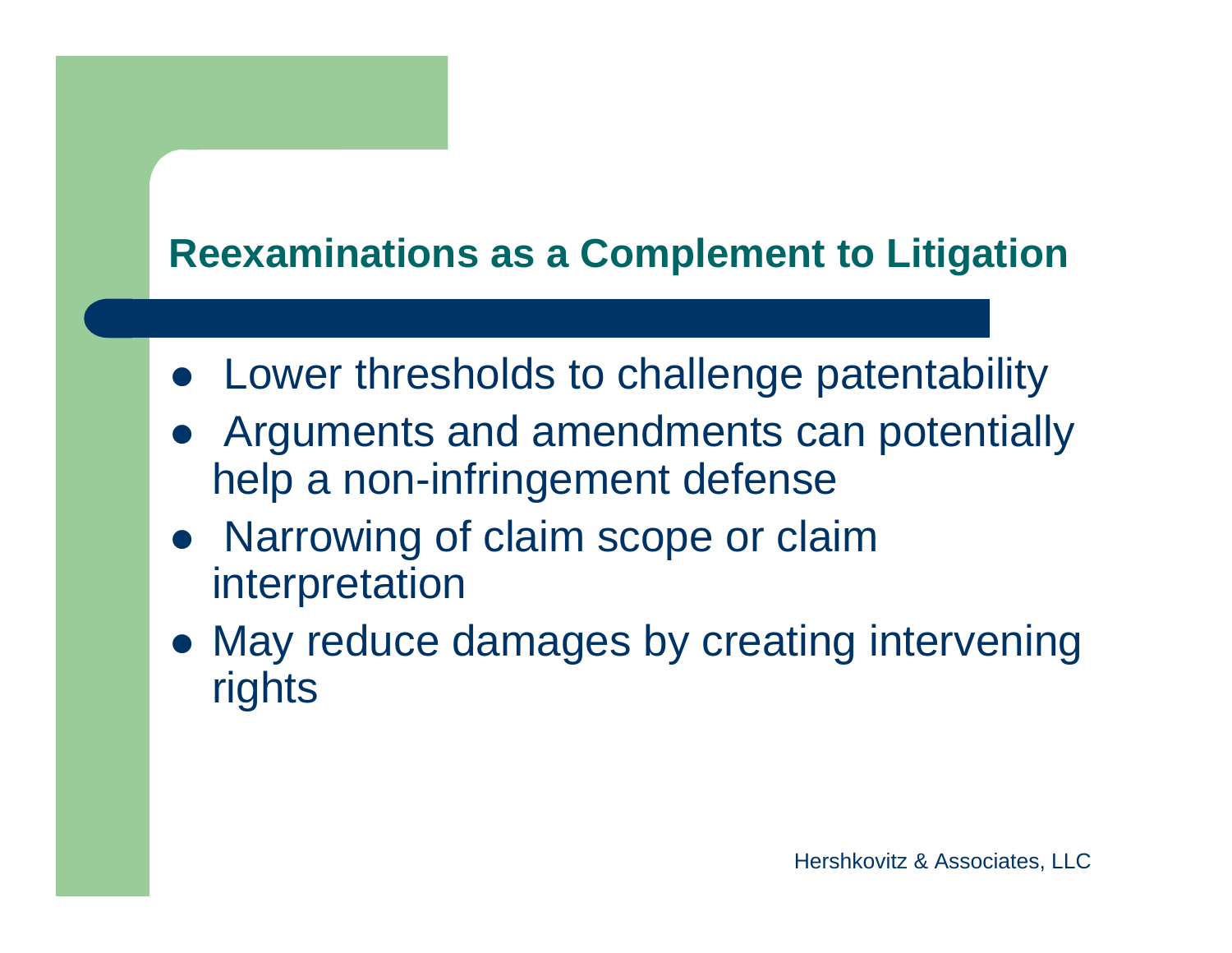#### **How Can a Reexam Affect a Pending Litigation?**

- May change the likelihood of a preliminary injunction being issued/upheld
- May be cause to stay the pending litigation
- May modify settlement discussions since the reexam can not be withdrawn or stopped once filed
	- Requestor may prepare request and present to the opposing side during settlement discussions but before filing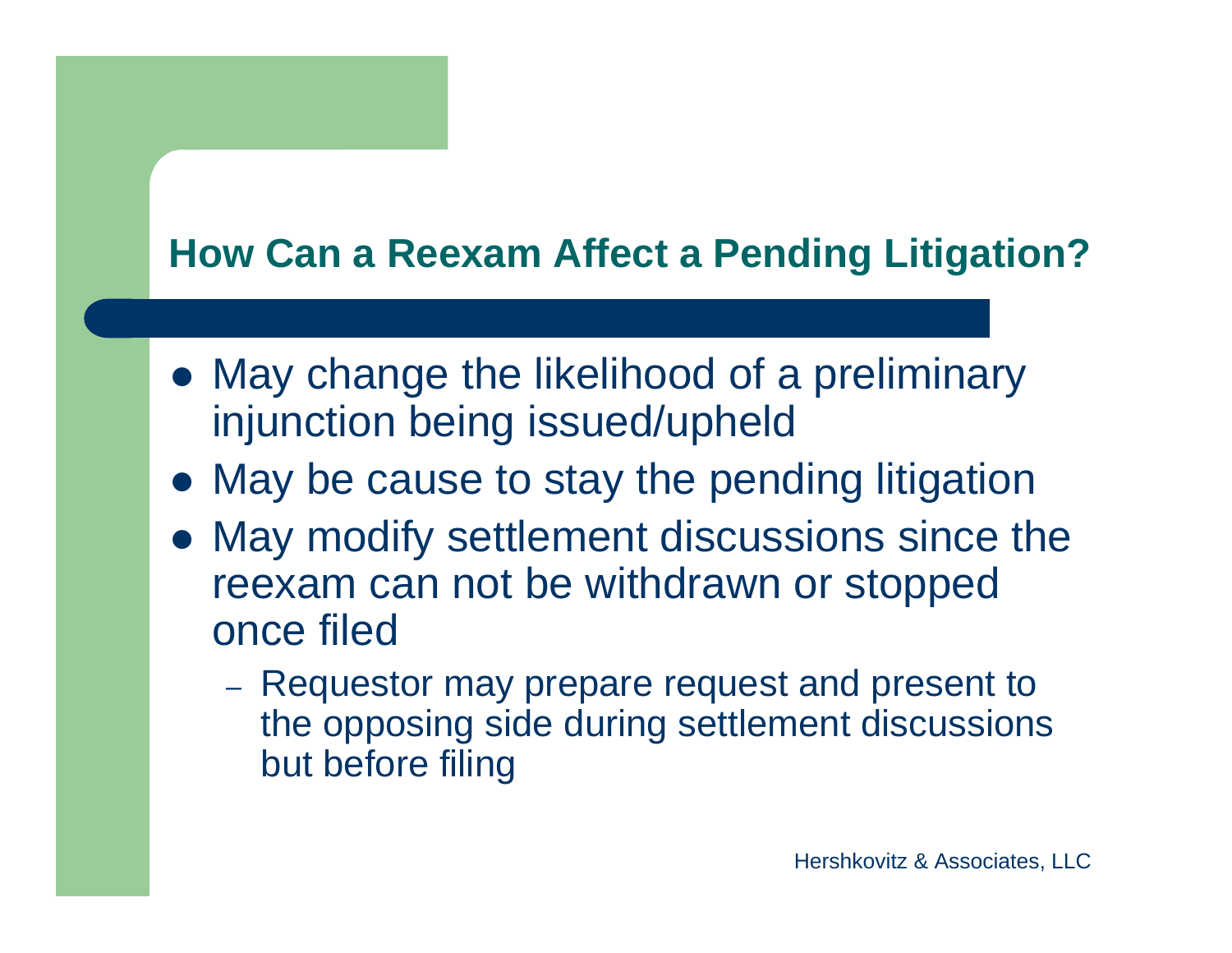#### **How Can a Reexam Affect a Pending Litigation?**

- A pending reexam may not be enough to avoid a PI
	- "the PTO readily grants reexamination requests"
	- "Substantive conclusions… cannot be drawn form the PTO's mere willingness to perform a reexamination"
- An Office Action in a reexam may sway the PI decision
- $\bullet$ A Court could dissolve a preliminary injunction based
- $\bullet$ on an office action in a pending reexamination
- $\bullet$  Claim(s) surviving reexam may strengthen case for issuance of PI
	- A successful reexam may strengthen the presumption of validity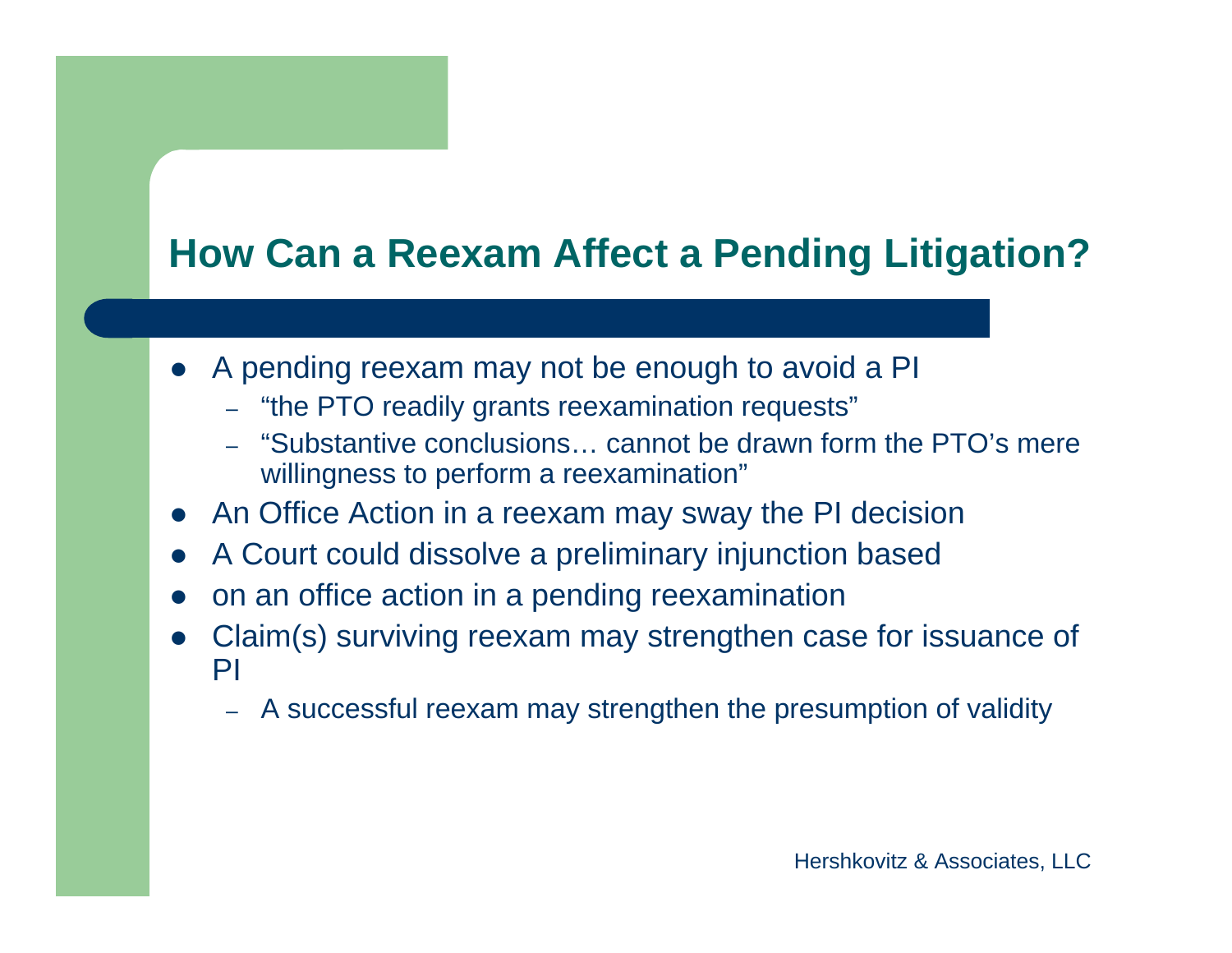#### **Filing a Reexamination to Stay a Litigation**

- E.D. Texas
	- Historically stays were unlikely
	- Trend seems to be reversing and started granting conditional stays
- N.D. California
	- Historically favorable (over 70%) for granting stay
	- Trend seems to be less likely to grant stay
- $\bullet$  D. Delaware
	- Historically granted approximately 40% of stays
	- Trend seems to be less likely to grant stay.
- E.D. Virginia
	- Over 50% likelihood of grant of stay historically
	- likelihood of stay increased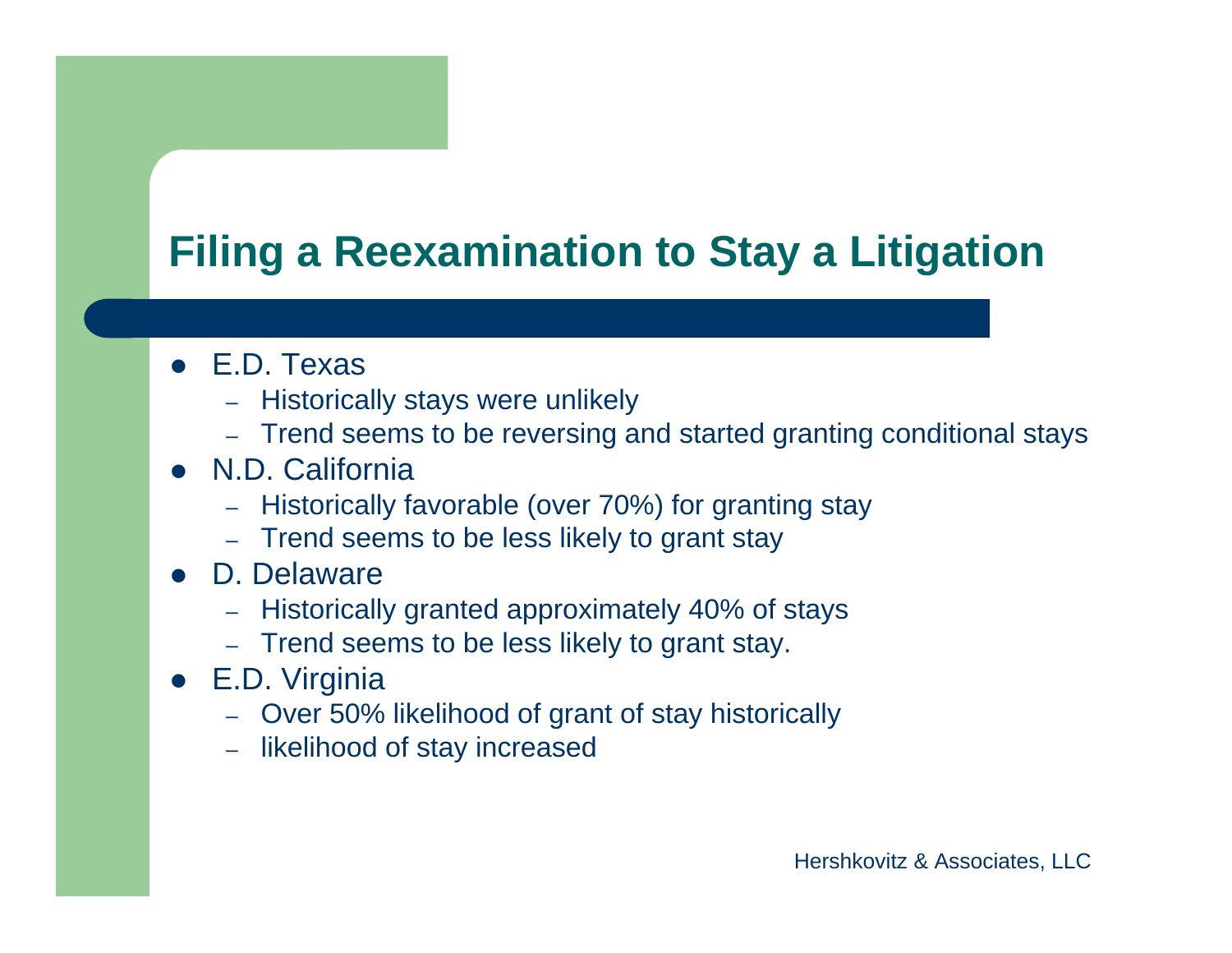#### **Filing a Reexamination to Stay a Litigation**

- **Stage of the litigation matters**
- The earlier in the litigation the stay is requested the more likely it may be granted
- **Stage of the reexamination matters**
- Inter partes v. ex parte matters in some jurisdictions
- $\bullet$ Courts may deny a stay if they think that the party is
- trying to "game" the situation
- The likelihood of a stay varies greatly by jurisdiction and even by judge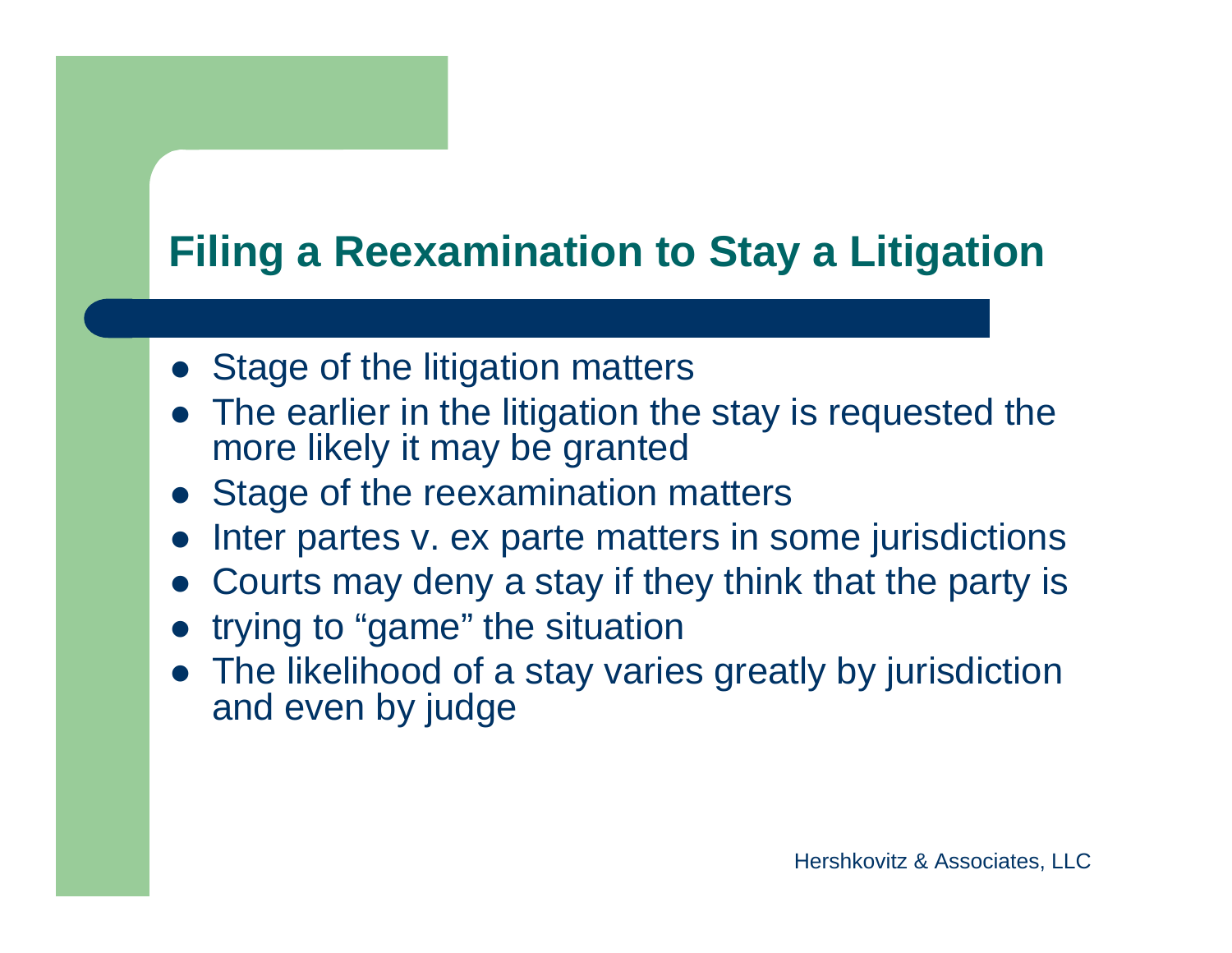#### **Problems**

- The Patent Office has implemented internal changes to centralize the processing of requests for reexamination.
- $\bullet$  Many of the delays in the back-end of the examinerconducted portion of the IPR process are inherent in the challenge of trying to fit a square peg of an inter partes contested matter into the round whole of the conventional ex parte process of patent examination.
- Examiners generally are not well prepared to manage the various complex issues that can arise from a contested matter between competing parties.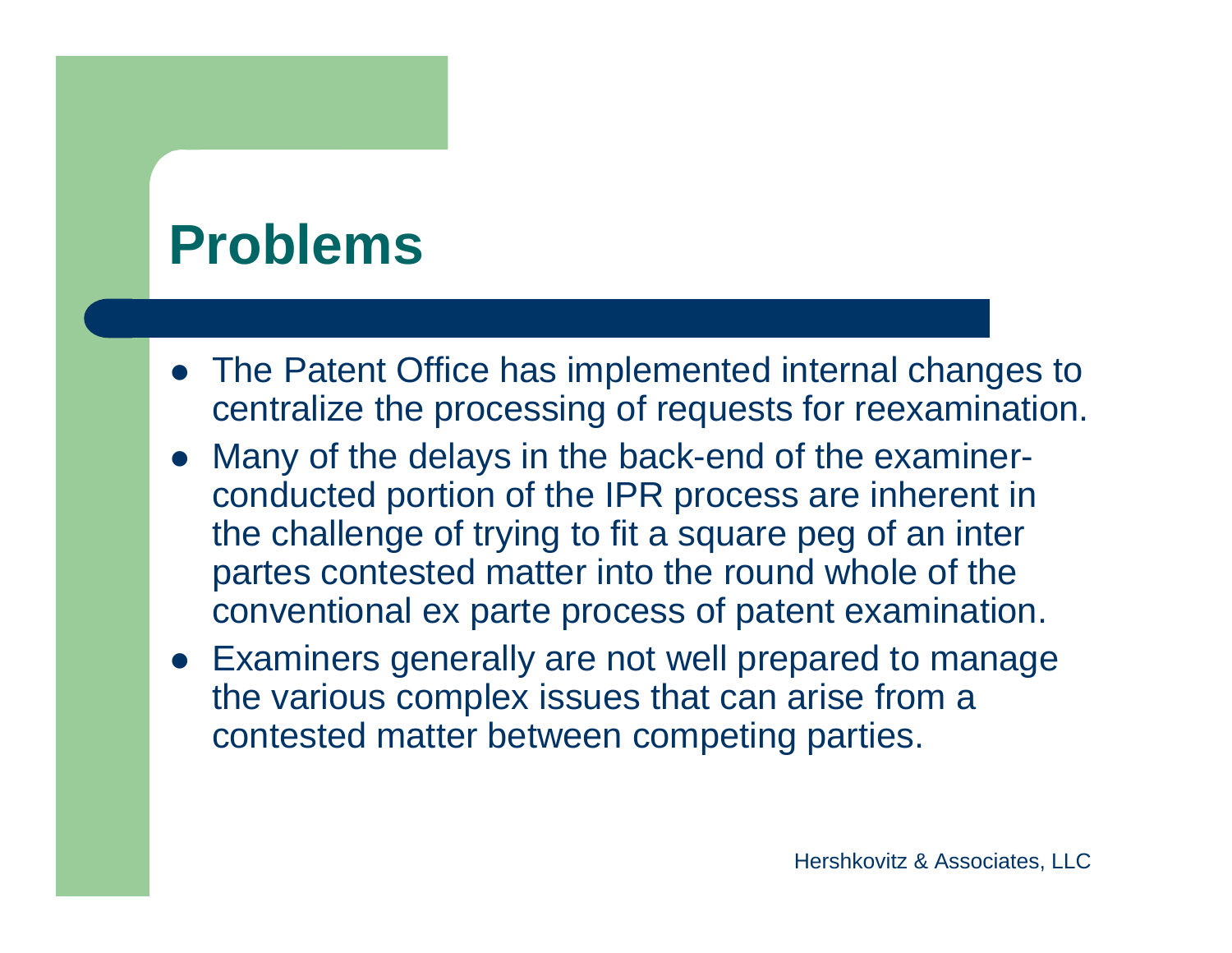#### **Problems**

- Coupled with the pressures of continually having to meet the three-month statutory deadline for completing the front-end of the IPR process for newly filed requests, it is easy to understand why the back-end of the IPR process suffers.
- The delays in the back-end of the examinerconducted portion of the IPR process are compounded by multiple, complex re-entry paths and petitions that provide the parties with a seemingly endless maze of opportunities to string long the IPR process without appeal.